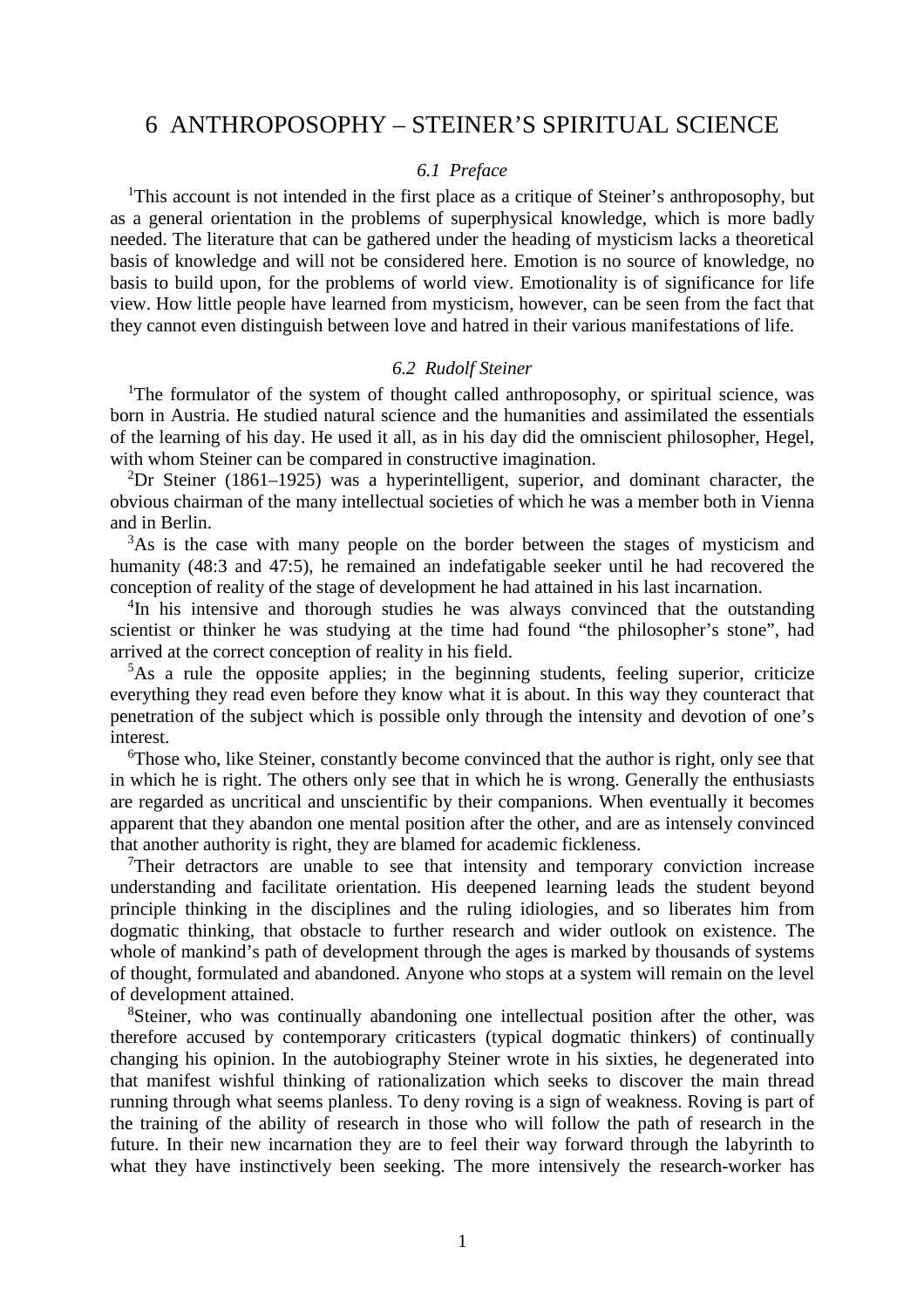entered into the fictional systems, the easier it will be for him later to see their fictitiousness.

<sup>9</sup>Dr Bruno Wille, the German writer and thinker (an old genuine gnostician), had many discussions with Steiner who eagerly defended his authority at that time, biologist Ernst Haeckel. Wille found it all the more extraordinary that Steiner later tried to excuse himself for having held such views. Wille confided to the present author his surprise that a man who had so ridiculed everything superphysical could later assert that he had always had a special sense of it. Steiner's autobiography is a very untrustworthy opus.

 $10$ It is typical of the intellectually superior that they easily acquire an unlimited confidence in their own capacity of judgement bordering on presumption. They make statements on matters they know nothing about, forget that judgement requires knowledge of facts. That is the reason why the intellectual élite have seldom had any prospects of being initiated into esoteric knowledge orders. Their acuity and profundity entice them into substituting their own fictions for the missing facts. Then they are passionately convinced that their interpretation of the symbols is the only correct one.

 $11$ In the following will be examined the very basis of knowledge of Steiner's system of thought. The detailed examination of his spiritual science must be left to the esoteric research of the future, if any esoterician would think it worth the labour.

 $12$ There would have been no need for the criticism if the anthroposophists, headed by Steiner's widow, had not availed themselves of every opportunity to exalt their apostle at the expense of theosophy. The intention is to force an objective examination of the whole complex of esoteric knowledge. There must be an end to the unreliable and irresponsible parroting of ignorance. The author is no "theosophist", but an esoterician, more accurately a hylozoician or Pythagorean, and has no interest in defending "theosophy" as such. But fair is fair.

# *6.3 Steiner as a Theosophist*

<sup>1</sup>During the years 1902–1912 Steiner was the secretary general of the German section of the Theosophical Society. Prior to this he had studied thoroughly the existing books on theosophy by Blavatsky, Sinnett, Judge, and Hartmann. His subsequent scornful dismissal of Blavatsky shows how little he understood.

<sup>2</sup>This chapter should really be entitled "Steiner and the Theosophists", for Steiner never was a real theosophist. He did not know that the theosophists had received their facts from the planetary hierarchy, but believed that they had obtained them from "Indian yogis". He never realized that no human being has any possibility whatsoever of ascertaining these facts. Nor is it realized by the many writers on superphysical quasi-knowledge who increasingly flood the literary marked with their products.

<sup>3</sup>What caused the break between Steiner and Besant, the president of the Theosophical Society, and caused Steiner to be discharged, was Steiner's attitude to the Bible as being a divine authority and his imaginative interpretation of the Golgotha symbol. You have a right to your own opinion, but not to call it theosophy.

<sup>4</sup>Strangely enough, Steiner never recognized his debt to theosophy, although it had provided him with all the correct facts about the superphysical to be found in his books. Instead, he alleged that he had obtained them from the Rosicrucian Order. This is a matter to be taken up again further on. Nor did he ever mention all the ideas he had taken from the theosophists, perhaps because he rehashed them beyond recognition.

<sup>5</sup>Once Steiner was separated from the Theosophical Society, a necessary move, he reduced everything he had got from the theosophists to insignificance. Luckily, he named his misconceived theosophy anthroposophy, so that posterity can avoid it more easily. Eventually a number of accusations were advanced that call for correction. The additional criticism delivered by Steiner's widow obviously originated mostly from her husband and idol.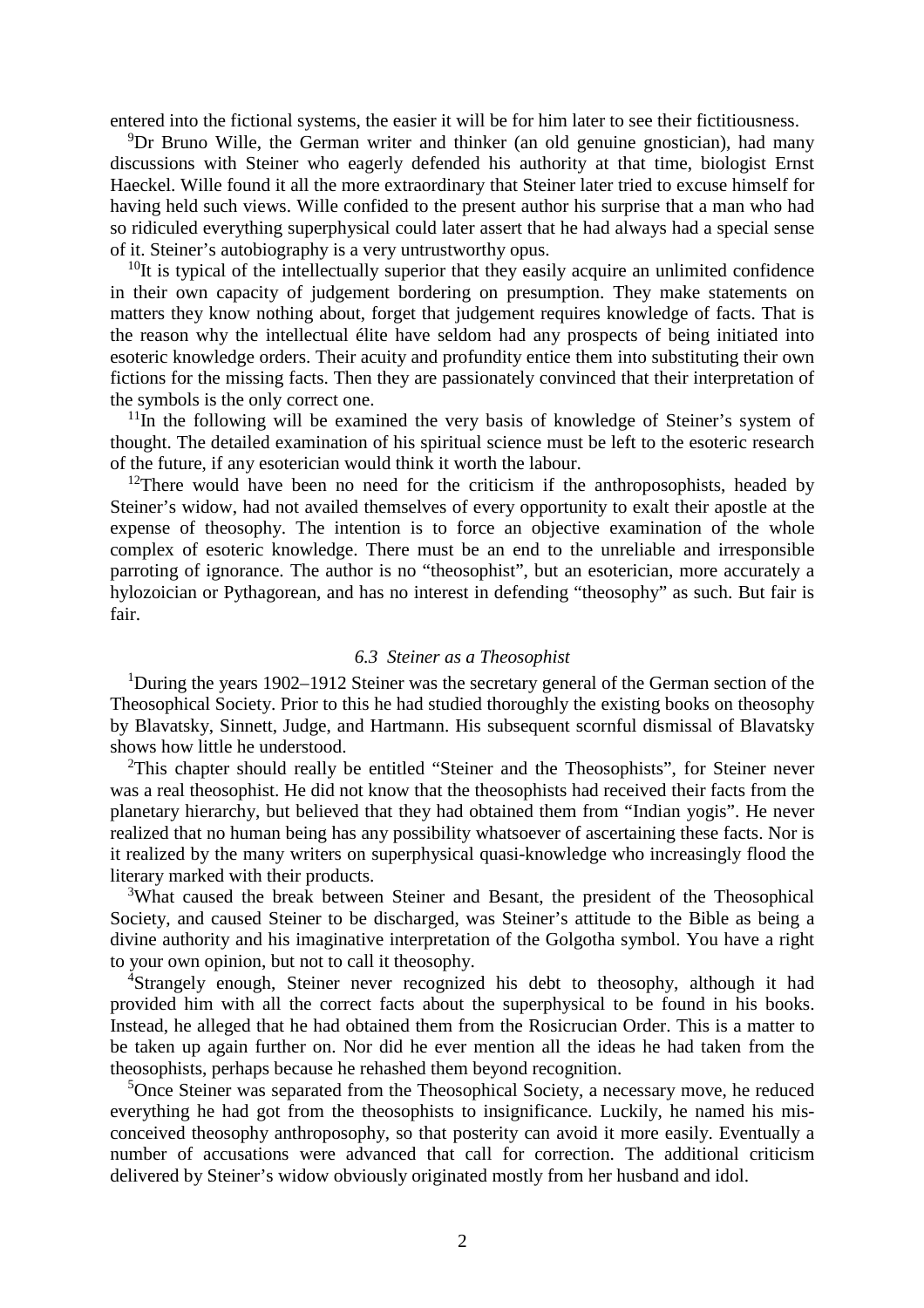<sup>6</sup>What made Steiner so misrepresent the conception of the theosophical leaders is an enigma that is for the psychologists to solve. In so doing, he helped to discredit theosophy itself, which had already been condemned by religious, philosophic, and scientific authorities and parrots of all sorts, as well as by authors on quasi-occultism. It is especially typical that they all disagree on everything but on this matter. This propaganda of lies has been allowed to go on unchallenged all too long. It is, one supposes, inevitable that the journalists, who shape public opinion, should thoughtlessly parrot the current authorities without examining it for themselves. But it is alarming that writers, who are being shouted out as authorities on the superphysical, are equally irresponsible. For example, René Guénon, invoked as a sovereign authority by Dr Kurt Almqvist (in his *Den glömda dimensionen),* terms theosophy a pseudoreligion, thereby showing his true level. Against such stupidity even the gods will fight in vain.

<sup>7</sup>Steiner's criticism in vital respects will hereby be answered.

<sup>8</sup>The contention that the theosophists do not base their conception on objective facts is patently absurd. On the contrary, it was the theosophists who tried to make Steiner see that all research, physical and superphysical, consists in ascertaining facts. They also insisted that no man can solve the problems of existence by his own thinking. But Steiner professed to know better. He was certainly right in saying that the theosophists' "approach to spiritual reality was quite unlike" his own.

<sup>9</sup>It is not true that the theosophical leaders were interested in spiritism and obtained their knowledge through "spirits". In this matter Blavatsky's sharply formulated view was decisive. But, on the other hand, to examine the reality content of spiritism, as some theosophists did, is the duty of everyone who wants to be a researcher.

 $10$ It is not true that theosophy identifies itself with "Indian mysticism", although, according to its programme, it examines the reality content of all religions, philosophies, world views and life views.

 $11$ It is not true that the theosophists deny the existence of esoteric knowledge in Europe in ancient times. They knew much more about Pythagoras, Platon, gnostics, the genuine Rosicrucian and Maltese Orders than did Steiner.

 $12$ It is not true that the theosophists regard the yoga method as the only correct way of activating higher kinds of consciousness. On the contrary, they consider it unsuitable for Westerners.

 $13$ It is not true that the theosophists are out of sympathy with the scientific outlook. On the contrary, they eagerly follow all new discoveries and rejoice at the way these confirm the theosophists' facts.

 $14$ It is not true that the theosophists regard all religions as being essentially equal. They regard them as adjusted to mankind's different stages of development.

<sup>15</sup>Among the theosophical writers, Sinnett, Judge, and Hartmann possessed far too few facts to be able to make a satisfactory presentation of the esoteric knowledge. The greatest capacity and the one most successful in systematizing the facts available before 1920 and making it possible to interpret the esoteric symbols, was C. W. Leadbeater. Of course, he was duly "neutralized" by the moralists. The best summary of the facts of theosophy was made by A. E. Powell in five volumes.

<sup>16</sup>Theosophy is a summary of facts that used to be imparted in the esoteric knowledge orders. The term "theosophy" came into being when the term "gnostics" was changed because the quasi-gnosticians of the third century C.E. had begun falsely publicizing their quasi as esoteric gnostics.

 $17$ These are the facts that constitute theosophy. Beyond them, the views of the various theosophical authors are not theosophy. It is high time that people learned to distinguish between theosophy and the mass of unintelligent theosophists who, unfortunately, were not put under a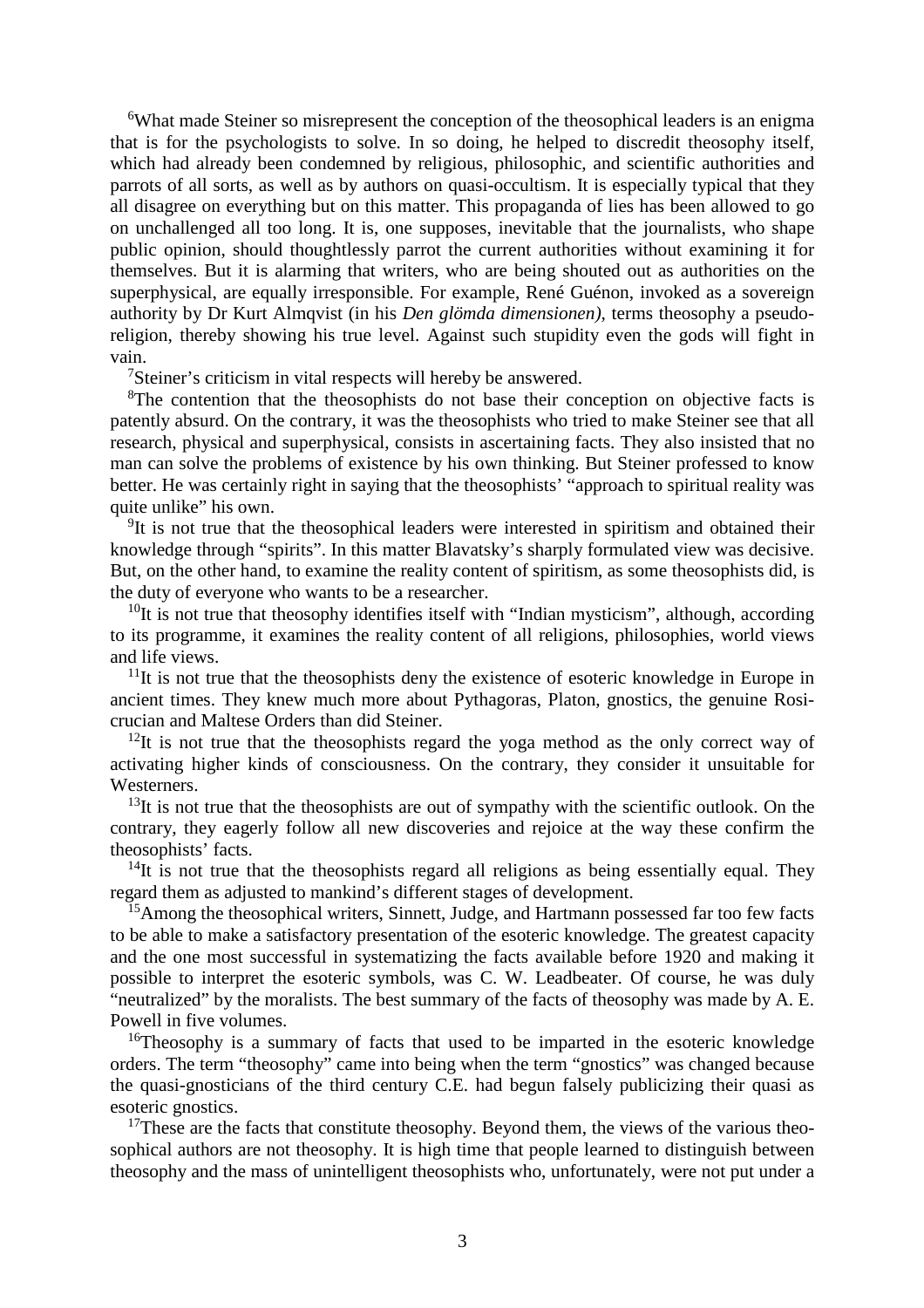vow of silence until they had learned to see what theosophy was.

<sup>18</sup>The original mission of the Theosophical Society was to proclaim universal brotherhood. Mankind, however, is not yet ripe to realize the principles of tolerance, freedom of opinion and expression. The Society has split up into several sects, all disputing about what they believe to be theosophy and which "facts" are hypotheses or facts from the hierarchy. Their dependence on authority shows that they have not understood, just believed that they understand.

<sup>19</sup>The esoteric facts that have been given out after 1920 have not been communicated through the Theosophical Society.

# *6.4 Steiner as Rosicrucian*

<sup>1</sup>Steiner alleged that he had been initiated into the Rosicrucian Order and that he had obtained from this order all facts about the superphysical which he had not been able to ascertain for himself.

<sup>2</sup>There is, then, reason to dispel once and for all the darkness surrounding this order, the name of which has been used for more than enough mischief. This name can be eliminated without loss.

<sup>3</sup>The Rosicrucian Order was instituted in 1375 by Christian Rosencreutz, as he was assigned by the planetary hierarchy. What is common to all such orders is that nobody can be initiated into them by anybody else than the original institutor, who always remains the Order's supreme head. No initiate reveals to outsiders that he belongs to the Order. He can admit to having heard of, but cannot himself bear witness to, its existence. Only essential selves (46-selves) are permitted to institute orders, but no new ones will be instituted for another 200 years.

<sup>4</sup>Another rule applied in these orders is that they cannot be dissolved as long as any initiate remains in the fourth natural kingdom. Once an initiate, always an initiate (the monad is initiated, not the perishable envelopes) with the right to have this knowledge revived (nowadays unnecessary). New neophytes have not been accepted since 1875 (all that is permitted to be made known is already public), unless the knowledge is banned by the authorities and the esotericians are persecuted. At mankind's present stage of development anything is possible.

<sup>5</sup>Originally instruction in the Order was oral, until Saint Germain had the knowledge system elaborated, three copies of which were lent to members of the Order only.

<sup>6</sup>The existence of the Order became publicly known through a work published by an arrangement of Saint Germain, a work that contained the symbols of the Rosicrucians. A new edition of this book was published many years later by the theosophist, Dr Franz Hartmann.

 $7$ The man who did the most to draw attention to the Order's existence, was the greatest novelist the world has ever known (now, of course, forgotten), Bulwer-Lytton (1803–1873), who was himself an initiate and in London in the 1850's gathered a number of Rosicrucians around him, including Regazzoni (who gave the scholars of all Europe headaches and enraptured the German philosopher, Schopenhauer, by his genuine magical experiments), and Eliphas Levi, author of a number of books on "kabbalistic alchemy". That was all that was to be made public at that time.

<sup>8</sup>Through such good advertisement for this "sacred brotherhood" its name acquired a "pleasant ring". Thus, it is not to be wondered at that all sorts of fantasts pretended to be Rosicrucians. More and more societies occupying themselves with occult problems adopted the name. In order to uphold their claims they fabricated writings to prove that only they were of the right stamp.

<sup>9</sup>A pamphlet about the Rosicrucian Order Amorc (Malmö, Sweden, 1938) gives a fair idea how this was done. In this pamphlet there is not one true fact apart from data already known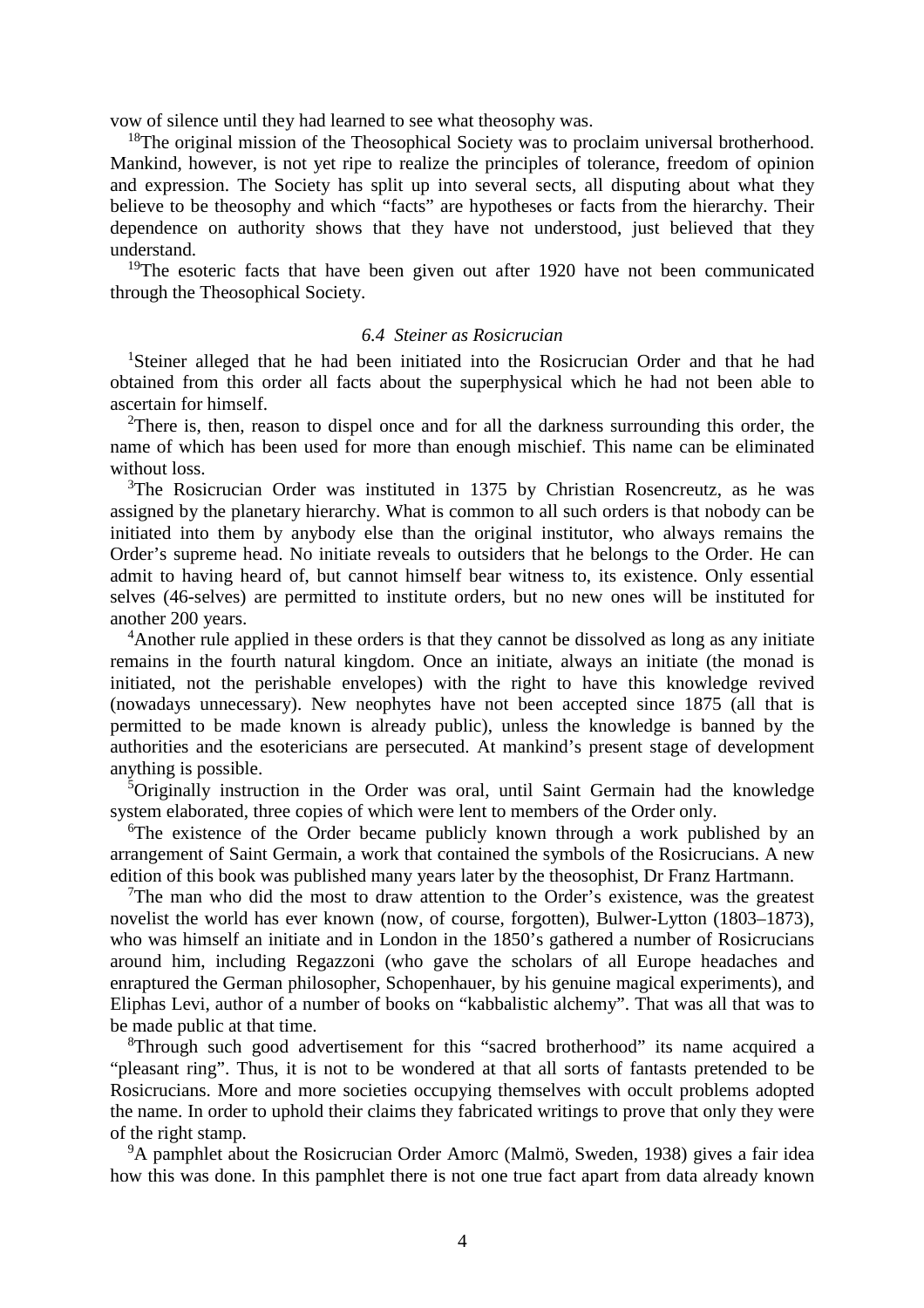from profane history.

 $10$ If you follow the development of these quasi-orders, you will find that the original statements nowadays are changed without further ado as more esoteric facts are permitted to be publicized through the agency of the planetary hierarchy.

 $11$ What these quasi-esoteric sects taught was on the whole a concoction of kabbalism, quasignosticism, neo-Platonism, and all sorts of mysticism, with misunderstood yoga philosophy mixed in. The clever jargon was well calculated to impress the ignorant.

 $12$ Steiner was initiated, it is true, but into one of these sects, not into the genuine Rosicrucian Order. He was never in touch with the present incarnation of the Order's head. In this order they were taught that it is impossible for an individual in the fourth natural kingdom to solve the problems of existence, that emotional clairvoyance (the highest kind possible for man) does not provide knowledge of reality, that the so-called akashic records do not contain the history of the planet, that individuals in the emotional world cannot explore that world or acquire knowledge of reality. How strict the training was is clear from the fact that all the right knowledge which the individual could not ascertain for himself was to be regarded as hypothetical.

# *6.5 Steiner and the Yoga Philosophy*

<sup>1</sup>The original yoga methods were elaborated by "rishis" in Lemuria and Atlantis. It is clear from Steiner's statements that he did not possess the requisite understanding of their importance, and so a brief account of yoga will be given.

<sup>2</sup>Of the five methods of development most widely known, two are direct: physical hatha yoga (a risky forcing-house method that has claimed countless victims) and mental raja yoga. Three are indirect: gnana yoga (development of reason), bhakti yoga (ennoblement of emotion), and karma yoga (devoted service).

<sup>3</sup>Hatha yoga was the Lemurian method of perfecting the organism and automatizing the sympathetic nervous system. Modern hatha is an atavistic phenomenon having quite the opposite effect: all the organs of the body require constant supervision if they are not to cease functioning.

<sup>4</sup>Bhakti yoga was the Atlantean method.

<sup>5</sup>Karma yoga seeks to overcome passivity, the result of the doctrine of karma misinterpreted. People did not dare to act, neither eventually to feel or think, out of fear of making mistakes. They did not see that omitting to activate physical, emotional, and mental consciousness is an even greater mistake, and that the motive (egoistic or altruistic) is the essential thing in activity.

<sup>6</sup>The Lemurians led a half-dreamlike life of consciousness on the border between the physical and the emotional worlds. It took millions of years to mentalize the brain. As the senses gradually became sharpened to physical reality, emotional attention decreased and, accordingly, the ability to live in two worlds simultaneously.

 $T$ The Atlanteans were physicalists of repulsive emotionality and were given opportunities to cultivate attraction.

<sup>8</sup>Steiner thought that Indian yoga was an attempt at artificially substituting the natural clairvoyance of the Atlanteans that "had been lost as a result of the Fall". But this "loss" amounted to a step forward, since the requisite qualities can be acquired only in the physical world, and clairvoyance would be an obstacle to this.

<sup>9</sup>There are seven kinds of emotional subjective and objective consciousness. Mankind of today has the lower four subjective, the mystics have the lower five.

 $10E$ <sub>EXperts</sub> must not make the mistake that Steiner did, of confusing the Krishna of *Bhagavad- Gita* (the legend from Atlantis) with Maitreya–Krishna (who died on the 4th of April in 3102 B.C.E).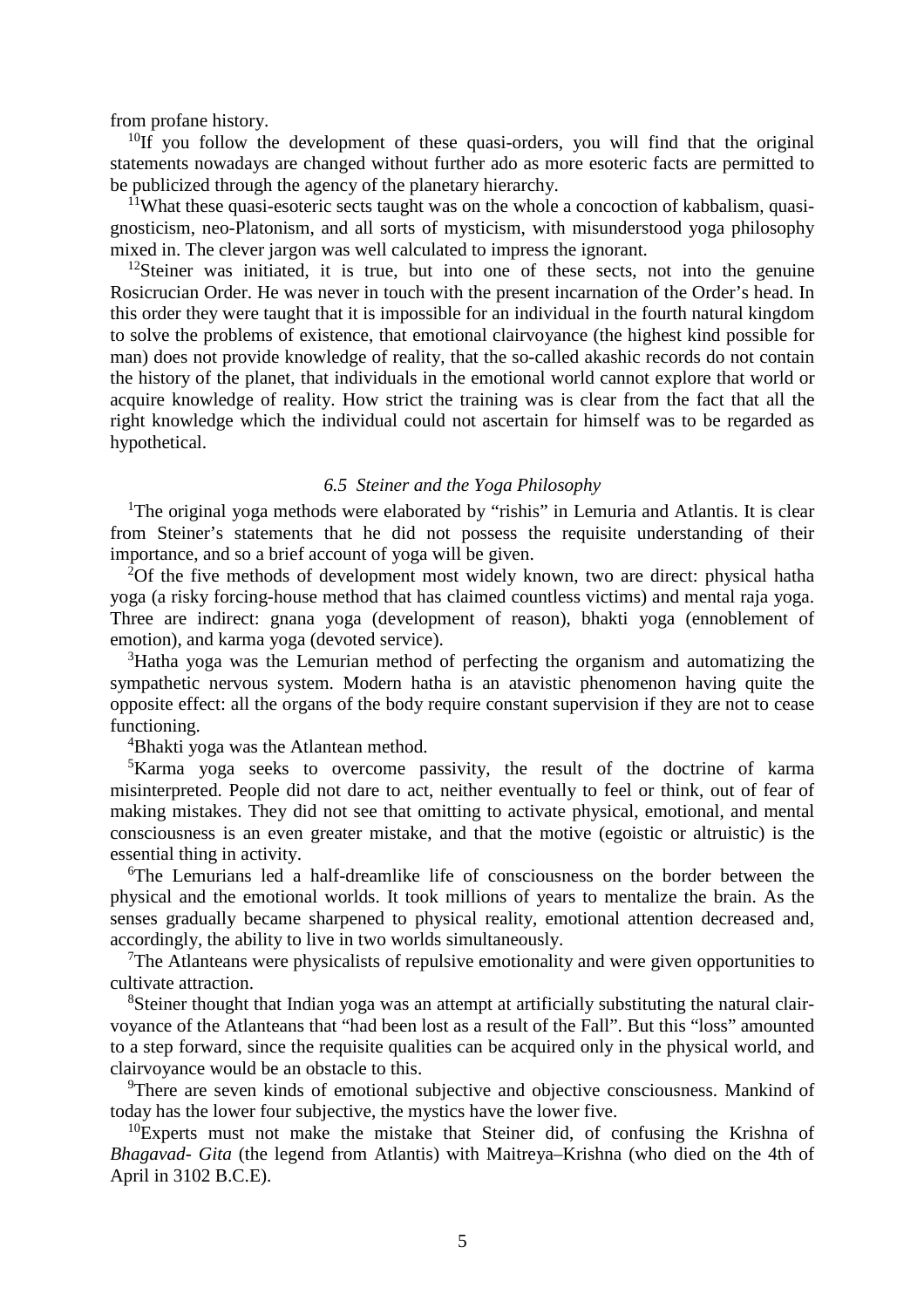<sup>11</sup>Steiner thought that this emotional clairvoyance was of a kind quite different from that of the raja yogis. But both have objective consciousness in the lower four molecular kinds (48:4- 7), although obtained in different ways.

#### *6.6 Steiner as a Philosopher*

<sup>1</sup>The conversation that Steiner had with Eduard von Hartmann, the philosopher, is interesting. The latter considered that "the knowledge of the real is buried in man's impenetrable unconscious, and for ever out of reach of his concepts".

<sup>2</sup>According to esoterics, the unconscious is partly subconsciousness, partly superconsciousness. The subconscious is the latent memory of past experiences. The superconscious consists of a long series of consciousness domains as yet not conquered. If one is to speak at all of knowledge being "buried", it can only be knowledge which man has once had and lost, but has a possibility of remembering anew. It is amazing how philosophers can unwittingly touch on reality.

<sup>3</sup>Steiner started as a philosopher, but soon came to see that the philosophers are unable to solve the problems of reality. He saw that the facts of natural research provide knowledge of the composition of physical matter, but cannot explain the nature of matter or the origin of motion (of the forces of nature).

<sup>4</sup>In theosophy he found confirmation that this insight was correct. All knowledge consists of facts put in their correct contexts. There is a superphysical reality and there is a possibility of ascertaining facts in it.

<sup>5</sup>The principle is correct. But Steiner never saw how much is required to be able to ascertain facts in a kind of matter totally different from the physical kind.

<sup>6</sup>The old philosophy is doomed. It was the imaginative speculation of acuity and profundity. The same fate will befall the new philosophy à la Bertrand Russell and all systems which are not based on facts from the planetary hierarchy.

# *6.7 Steiner's Own Theory of Knowledge*

<sup>1</sup>The theosophists Steiner studied had mentioned the existence of seven successively higher worlds and seven envelopes of the individual. But ideas as to their nature were then still vague. Besant, in particular, avoided discussion of the matter aspect of existence, not least out of consideration for the philosophic subjectivism prevalent both in India (advaita) and in the West (so-called idealism).

<sup>2</sup>Steiner thought that the physical world was the only material one and that all higher worlds were of a "spiritual" nature. It was a current stock-phrase of the theosophists that matter was the lowest form of spirit and spirit the highest form of matter. Steiner never grasped that what was meant was ever more refined kinds of matter, due to ever lesser density of primordial atoms.

<sup>3</sup>Steiner interpreted the ancient apparent antithesis of spirit and matter as meaning that spirit must be something like immaterial matter, whatever that might be. In fact, the ancients meant by "spirit" the same as consciousness and they held that all matter has consciousness.

<sup>4</sup>Where research into the physical and emotional worlds was concerned, Steiner realized that research consists in ascertaining facts. But when it came to the superemotional worlds, to which he did not have access, since he lacked the ability of higher kinds of objective consciousness, he departed from this the only correct and possible principle and reverted to subjectivist speculation.

<sup>5</sup>While studying Goethe's writings on the natural sciences, Steiner had the brain-wave that was to have a decisive effect on his further speculation on the theory of knowledge. He thought he had noticed that when studying nature, Goethe had not arrived at his conclusions through reflection, but that "the ideas rose up within him during his concentrated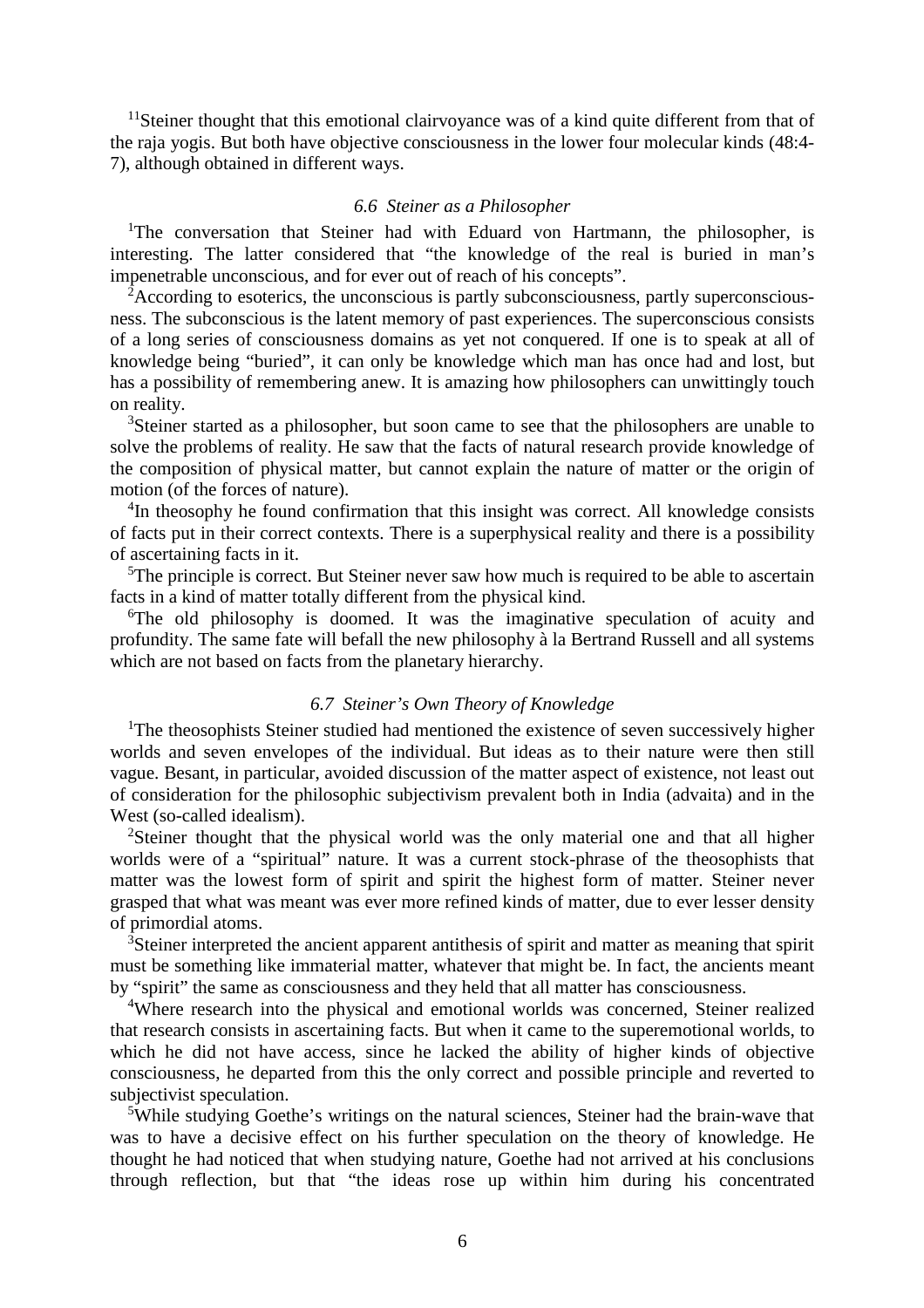observations, as though they were the soul's pictures of the realities behind nature". That Goethe did not continue along this path was, Steiner thought, because "Goethe was afraid of losing himself in abstractions".

<sup>6</sup>This mistake, so unfortunate for Steiner himself, shows that Steiner was ignorant of the fact that Goethe was an initiate of the (genuine) Rosicrucian Order and amused himself by applying in his own research what he had been taught. Goethe was certainly not a fantast.

<sup>7</sup>When faced with insuperable obstacles in attempting to explore reality by ascertaining facts, Steiner would remember his favourite hypothesis about Goethe. Add to this the admiration he had always had for Goethe's contemporaries Fichte, Schelling, and Hegel with their conceptual romanticism.

 ${}^{8}$ Thus he formed his own theory of knowledge, in its way just as absurd as that of the transcendentalists:

<sup>9</sup> If you live in thoughts and ideas and regard them as realities, this life in thought soon turns into that direct spiritual experience of the spiritual reality in which thought and experience are one. Thoughts are the means through which the realities of the spiritual world make themselves felt to the human consciousness. Man's concepts appear as reflections of spiritual realities."

 $10$ In this train of thought one recognizes a new version of the old German conceptual romanticism and subjectivism. Of course, it is not a matter of the usual kind of unphilosophic thinking, but of an especially fine philosophic kind of thinking. One recognizes the legerdemain of Kant's "pure apperception", Fichte's "intellectual outlook", and Hegel's "absolute thinking".

 $11$ Another excellent example of what will happen when consciousness ventures out on its own into the world of imagination without the objectivity and logical corrective of the matter aspect.

 $12$ Just as little as one will be able to explore reality by thought or solve the problems of existence through meditation, as little one is able – as the esoterically ignorant at times imagine – to revive what is latent in the subconscious by being absorbed into oneself. Knowledge previously acquired is reacquired through studying anew the same subject-matter in new incarnations. The new brain knows nothing of what the old brain knew, but must be impregnated anew with mental molecules. The brain cannot apprehend ideas from a totally strange field without previous study. In order to receive the idea atoms, the brain cells must be prepared by mental vibrations, which are easily volatilized unless the cells incorporate the molecules and preserve them. On the other hand, it is a fact that those who have latent knowledge find it increasingly easy to acquire that knowledge in new incarnations.

 $13$ According to Steiner, "thought is the gateway to beholding the spiritual world", man can by "pure" thinking acquire "knowledge that goes beyond thought but arises out of it", man can himself explore the universe and "transform his earthly thinking into the higher level of divine wisdom".

 $14$ If it were as simple as that, mankind would have solved all its problems long ago.

### *6.8 Steiner's Clairvoyance*

<sup>1</sup>Clairvoyance is the popular term for higher kinds of sense: the ability of observing objective realities in a world invisible to the normal individual (most people).

<sup>2</sup>Reason is subjective consciousness, sense is objective consciousness.

<sup>3</sup>Physical sense is the ability of apprehending objectively the objective material realities of the "visible" physical world. During his physical incarnation, man lives in five different material worlds, since he has material envelopes in all five. It remains for the normal individual, in the course of development and during thousands of incarnations, to acquire objective consciousness in all his five envelopes, thus beside physical sense to acquire also physical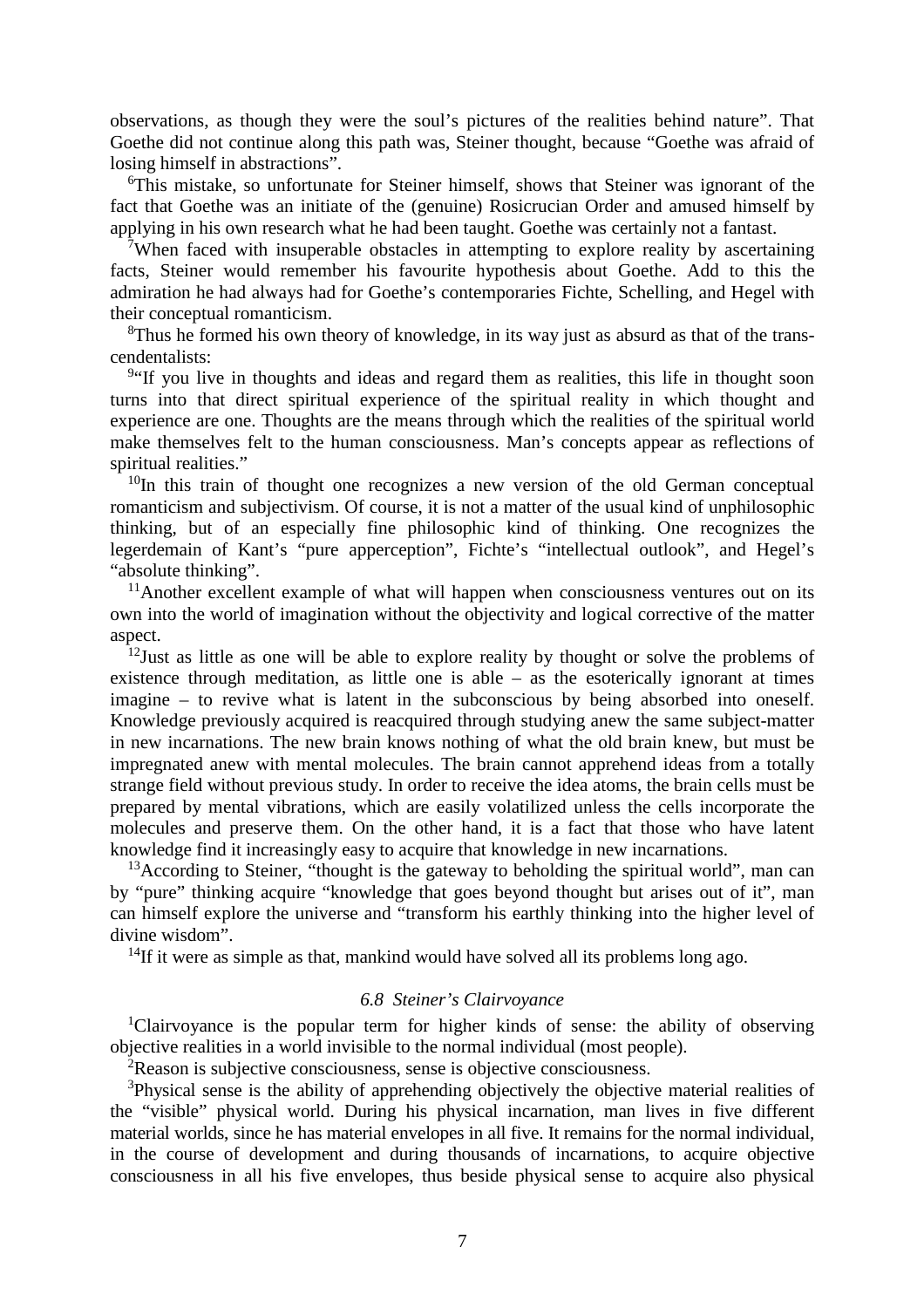etheric, emotional, mental, and causal sense. There are thus four main kinds of "superphysical" sense. Each world is composed of a series of different molecular kinds (states of aggregation). Each molecular kind has its own characteristic kind of consciousness, which in man's envelopes is perceptible by special organs of perception (chakras). The physical sense organs have their counterparts in the centres of perception and activity (atoms of special kinds, Sanskrit: chakras) in man's aggregate envelopes.

<sup>4</sup>It is by means of the chakras that man is able in his organism to perceive subjectively the vibrations in his higher envelopes and in so doing experience feelings and thoughts, etc. In order to acquire objective consciousness through these chakras special methods of activation are required. Some of these methods are known.

<sup>5</sup>The raja yogis can by their methods acquire objective consciousness in the etheric envelope of the organism and also in the emotional envelope, but not in the mental or causal envelopes. Nor did Steiner succeed in this. He acquired sense (objective consciousness) in the lowest physical etheric kind (49:4) and in the lower four emotional molecular kinds (48:4-7).

<sup>6</sup>There are various methods of activation and objectivization, some better suited to Indians, others better suited to Westerners. The general instructions have to be individualized, however, so that every clairvoyant has his own method. Those esoteric methods, which lead rapidly and without risks to causal objective consciousness, remain the property of the planetary hierarchy. Knowledge of the pertaining methods was given only to those who had acquired subjective causal consciousness – after 1925: essential (46) consciousness – and so reached the limit of what man can achieve. They then know that emotional sense and mental sense do not afford real knowledge, but intensify emotional illusoriness and mental fictitiousness. In man's molecular worlds one does not get to know the worlds of the planetary hierarchy, or the atomic worlds penetrating everything, nor does one acquire those reality concepts which make it possible to understand the realities within the solar system.

 $7$ To understand the difficulties of the philosophers and mystics, one must at least know of the interdependence of the emotional and mental envelopes and the relation between the six emotional and four mental molecular consciousnesses.

<sup>8</sup>During incarnation the emotional and mental envelopes coalesce so as to form, as it were, one single envelope from the functional point of view. Since emotionality is incomparably more developed, it completely dominates mentality. A condition of liberating mentality from the dependence on emotionality is that the coalescence be discontinued. This also results in mental objective consciousness. The method will remain esoteric until mankind has become humanized. Until then, the lowest kind of mental consciousness (47:7) can at best dominate the lowest two kinds of emotional consciousness (48:6,7) and the lowest two mental kinds (47:6,7) the lower four emotional kinds (48:4-7).

<sup>9</sup>At mankind's present stage of development, the philosophers have not attained the highest mental consciousness but one: perspective consciousness (47:5), which relativizes contradictory principle thinking. On the other hand, the mystic in his incarnation as a saint does attain the highest emotional consciousness (48:2,3).

 $10$ From this it follows that the highest emotional consciousness is inaccessible to mental consciousness, that imagination becomes sovereign and is liberated from the logic of common sense. As a rule this is unfortunate, because by this begin the uncontrollable excesses of imagination. Without the knowledge of reality, the individual then imagines he comprehends everything, understands everything, knows everything, is able to do everything. The mystic is absorbed in the cosmos, god, the absolute, etc., or in nirvana, Brahman, etc., associates with superior beings of all sorts, etc. Belief in all such things is strengthened when the mystic in his states of ecstasy succeeds in touching on (but not entering) the essential world (46) and having a foretaste of its bliss with a feeling of absolute reality.

 $11$ It should be clear from the following that Steiner was both a philosopher and a mystic;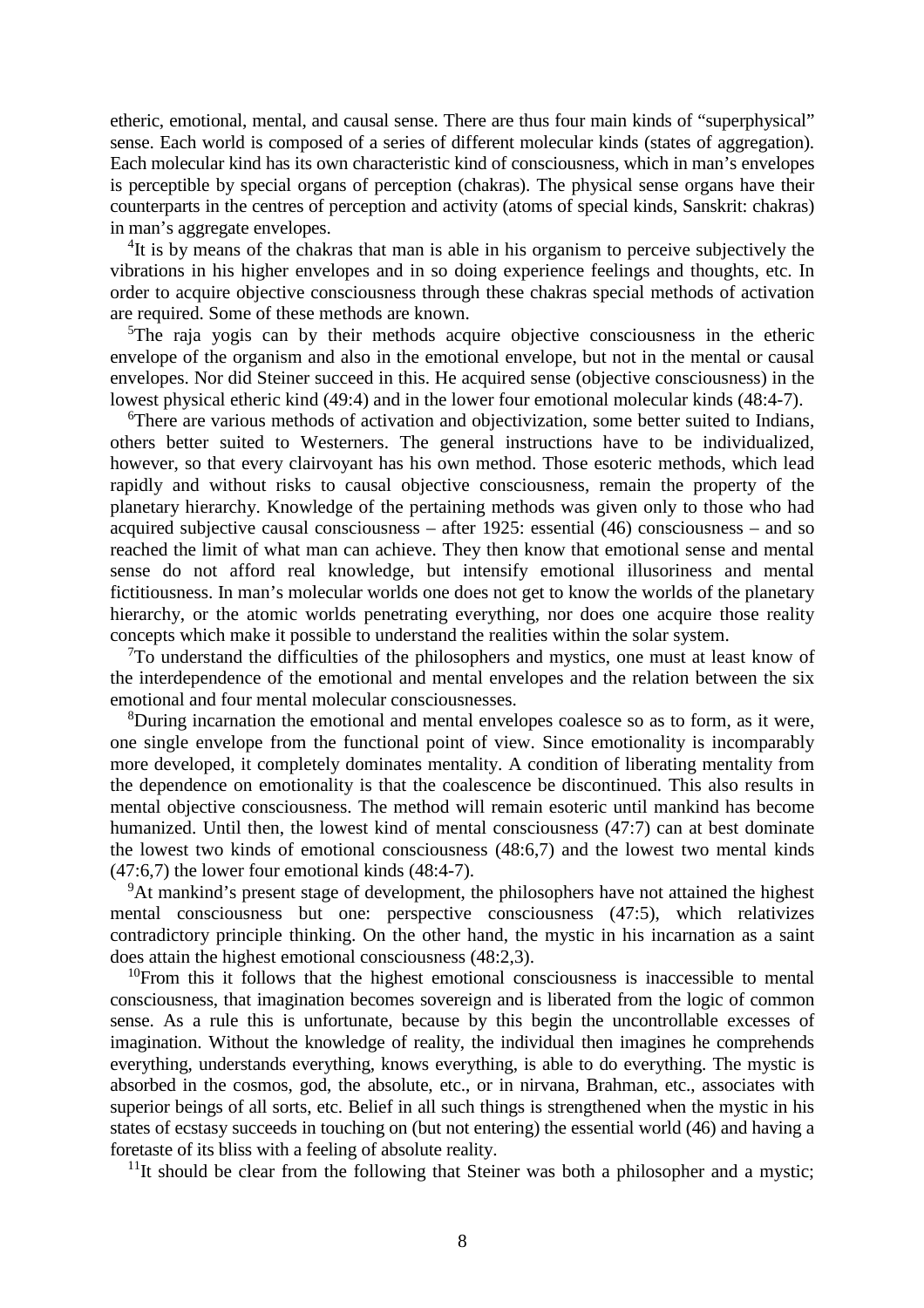that he was an objectivist as to the physical and emotional worlds, but a subjectivist as regards the superemotional worlds.

 $12$ The objective emotional consciousness that Steiner acquired afforded him no knowledge of reality and life, no knowledge even of the nature of the emotional world. What should be said of anyone who without the knowledge of chemistry, physics, geology, etc., were to express opinions about the physical make-up of our planet? Research in the emotional world requires knowledge that Steiner did not have, did not even know existed. He did not even realize that the emotional world is a material world with compositions of matter of its own characteristic kinds.

<sup>13</sup>The untutored see organisms and physical material forms, but therefore do not know that organisms consist of cells, and minerals of molecules. It is not enough to see the form of matter in order to understand what matter consists of.

 $14$ It is meaningless to warn other clairvoyants, as Steiner did, not to trust their "revelations". They all do who have not realized the theoretical impossibility. How much he himself understood can be seen from this: "That the self, which itself is spirit, lives in a world of spirits was a thing that I could observe." Self-consciousness in the emotional envelope in the emotional world Steiner called "the self as a spirit in the spiritual world".

<sup>15</sup>There are several ways of acquiring clairvoyance. If the prerequisites are there, everybody will develop his own method. Like everyone else, Steiner regarded his method as the only correct one. The method Steiner used was one of the oldest. One observes, say, a flower until one can picture it in imagination as clearly as though one were looking at it. If the pertaining exercises are continued persistently and systematically, it may happen that one will become aware of, first, the flower's etheric envelope and, later, also its emotional envelope.

 $16$ Considerably simpler, but also riskier, is the method of activating consciousness in the chakras of the etheric and emotional envelopes. The correct method of doing this is not taught, however, and the attempts of the ignorant usually result in tumours forming in the organism. But, as usual, warnings will not help: "Fools rush in where angels fear to tread."

 $17$ Steiner is one of the countless examples (Swedenborg is another well-known one) of the truth of the esoteric axiom, "no self-tutored seer ever saw correctly". Steiner was his own tutor. Is it necessary to say that it must be a tutor from the planetary hierarchy?

<sup>18</sup>The first lesson in emotional chemistry is to learn to distinguish between two fundamentally different kinds of matter: primary involvatory matter (the product of the process of composition of primordial atoms from the highest atomic kind to the lowest molecular kind) and secondary involutionary matter. Nobody can do this without a competent teacher. What Steiner saw were the phenomena that are formed out of involutionary matter, and those material forms (with the exception of envelopes of living beings) are the products of man's formative emotional consciousness. Emotional matter forms itself immediately at the slightest hint from consciousness. The untrained take these forms for enduring realities. The whole of emotional involutionary matter is being re-formed eternally in accordance with the wishful thinking of its inhabitants. This is the source of all the mistakes the untrained make, which has made possible the legends of the Christians' heaven and hell, the Greeks' Hades and Elysian Fields, the Red Indians' happy hunting grounds, the spiritists' summer land, etc.

### *6.9 Steiner's Akashic Records*

 $1$ Our planet's emotional world, which extends half-way to the moon, consists of six more and more composite molecular kinds (states of aggregation), forming six regions with different radii from the centre of the earth. The different regions appear to those in the emotional world as so many different worlds, ever higher "spiritual" worlds. The emotional atomic world, which provided the original material for the different molecular worlds, exists in them all, but cannot be apprehended by human consciousness.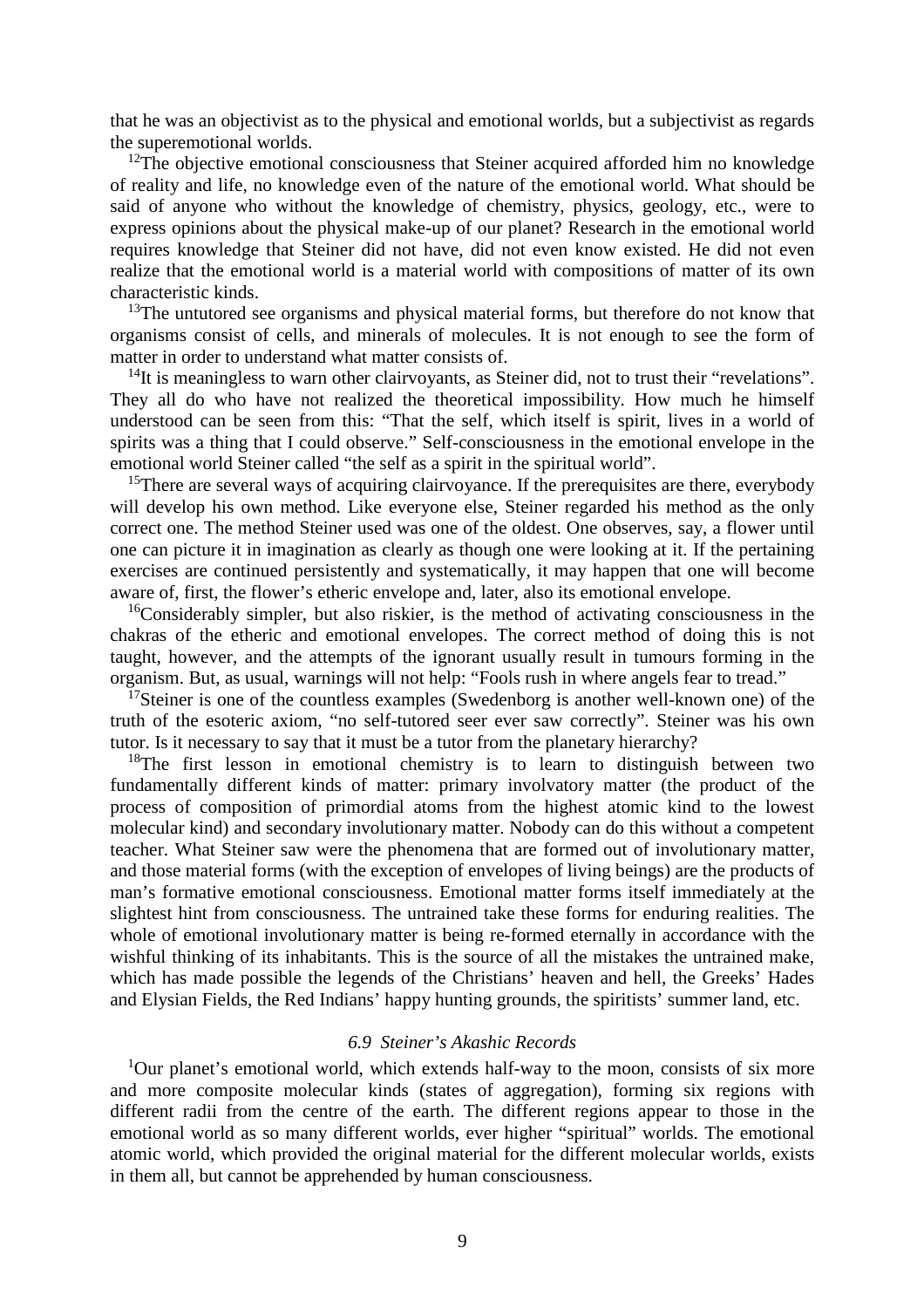<sup>2</sup>All matter has consciousness and memory. In addition, every atom in the molecules has a common collective consciousness with the atoms in its molecular kind. It is in this collective consciousness that the different worlds have their respective collective memories, which can be read by those who have acquired objective consciousness in the respective molecular kinds. In the emotional world there is, beside the only exact collective memory (inaccessible to man) of the atomic world, six different kinds of collective molecular memories.

<sup>3</sup>Steiner had objective consciousness in the lower four molecular kinds and thus the possibility of studying four different collective memories. Steiner warns the ignorant not to believe what they might happen to see in the emotional world. This shows that he apprehended several collective memories. The lower the kind, the less reliable they are in all respects. But even the highest collective memory that Steiner could study does not provide knowledge of the past, but only of what people believed about the past, just as our world history is the opinions of historians about the past.

<sup>4</sup>Only the collective atomic memory of the emotional world is the one that cannot be falsified, but reproduces exactly past events of the emotional and physical worlds, but not those of higher worlds.

<sup>5</sup>What collective memory Steiner stopped at, calling it the "akashic records", is uncertain, since there are many indications that sometimes he mixed up the memories in the third and fourth counted from below (that is, 48:5 and 4). "The akashic records", besides, is a very unfortunate term, adopted via Eliphas Levi's alchemist terminology. According to the planetary hierarchy, akasha is world 44 (the submanifestal world, or paranirvana), not world 48. As usual, ignorance has used the word "akasha" in many contexts except the only correct one.

<sup>6</sup>The planetary hierarchy has repeatedly warned against the use of emotional or mental clairvoyance. What one gets to know in the emotional world is not the knowledge of existence, reality, and life. Like the mental world, it is intended to be a sojourn of rest pending a new incarnation. It is only in the physical and causal worlds that man is able to ascertain real facts, not in the emotional and mental worlds. In those worlds one cannot know whether what one sees is the enduring reality of nature or not.

 $7$ In the emotional world one has confirmation of all one's illusions and fictions, one's hypotheses and theories, and all other fancies.

8 In the emotional world the Hindus meet Brahma, Vishnu, and Shiva; the Buddhists their Buddha, and the Christians the Jesus of the Gospels. According to 45-self D.K., there is an emotional replica of him formed by emotional devotees; the warning is explicit. The whole Bible is there as though recorded on a film. Those who loved Cervantes' *Don Quijote*, or Dumas' *The Three Musketeers*, or Dante's *Divina Commedia*, or some other literary masterpiece, can enjoy these in various versions.

<sup>9</sup>The "akashic records" provide knowledge of what people thought, believed, loved, and worshipped. If they provided knowledge of reality, Steiner would have recognized the atomic structure of the superphysical worlds. If they provided knowledge of the past, Steiner would not have made such disastrous mistakes as to history.

 $10$ As a rule, the collective memory of each region corresponds more or less to its habitants' average conception of reality (determined by their levels of development). If there is anyone in the emotional world having true knowledge of reality, it is those who live there in order to try to help others orient themselves, comprehend, and understand, with very little prospect of success. Just as in the physical world, everyone is convinced that his very misconception is the only correct one and that "nobody is to come here and pretend to see and understand more". There is no possibility of acquiring knowledge of a world or region on one's own. It is seldom that anyone learns anything new in this world, but one goes by illusions and fictions acquired in physical existence. Since the matter of the emotional world puts up no resistance,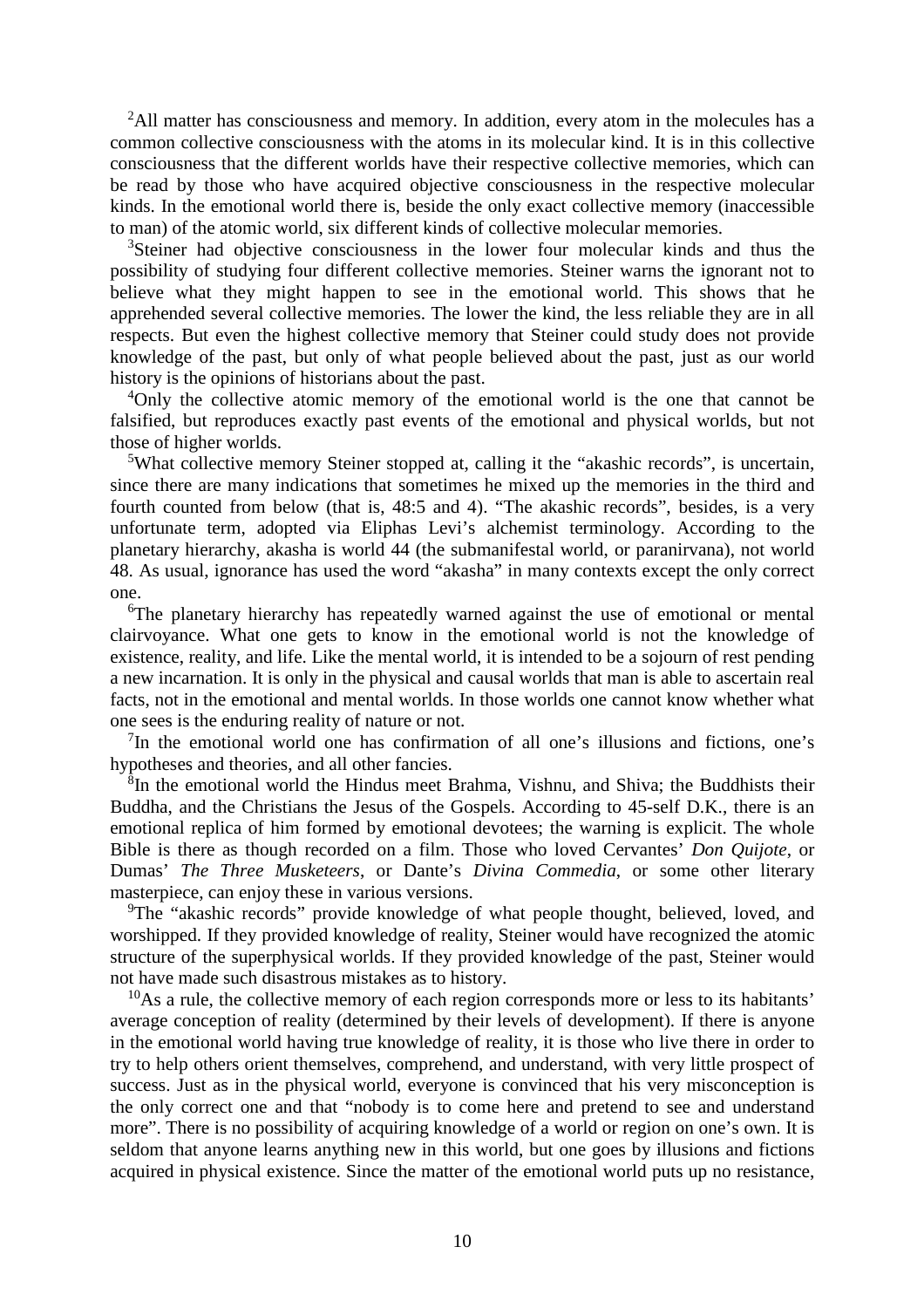"one sees what one already knows" and has no reason to change one's opinion. The collective atomic memory of the emotional world remains inaccessible to the individuals of the fourth natural kingdom.

### *6.10 Steiner's Anthroposophy*

<sup>1</sup>Steiner formulated his own theory of knowledge, his own philosophy, his own superphysical system, his own history of religions.

<sup>2</sup>He defended his views by invoking the following four sources of knowledge accessible to him:

the ordinary scientific method of research imagination inspiration intuition

<sup>3</sup>By imagination Steiner meant his emotional clairvoyance, not knowing the esoteric axiom that "no self-tutored seer ever saw correctly".

<sup>4</sup>Inspiration is the most misleading method, which the esoteric saying makes clear: "angels whisper but lies"; illusions and fictions picked up telepathically.

<sup>5</sup>The definition of intuition shows that Steiner was ignorant of the fact that intuition is causal consciousness, access to the world of Platonic ideas. It is by no means, as Steiner asserts, "identification with a higher being". Nobody in the whole cosmos can identify himself with a higher being, only with a lower one, which has not always been very fortunate.

<sup>6</sup>As has already been pointed out, nobody can explore any world by "pure" thinking, a meaningless term (borrowed from Kant who constructed a pure reason devoid of content).

<sup>7</sup>According to Steiner, man lives in three worlds ("the physical, etheric, and astral") and consists of "the organism, etheric body, astral body, and the immortal nucleus of his existence, his self, which belongs to the eternal spiritual world".

<sup>8</sup> The very self has its closest connection to the astral or soul-body, the seat of consciousness." These bodies are not material, but consist of "etheric life-force" and "astral consciousness force".

<sup>9</sup> "When thought is concentrated there rises up in consciousness emptied of physical pictures a world of supersensual beings and events. Every possibility of self-deception is precluded."

<sup>10</sup>Steiner obviously did not know that man in incarnation has five envelopes, that the highest (fifth) envelope (the causal envelope) is called the soul-body, that all these five envelopes have their own kinds of consciousness, that all the envelopes consist of ever finer kinds of matter, that force is a finer kind of matter, that the individual in the human kingdom cannot attribute his self-consciousness to that monad in the causal envelope which is the true self. The "three worlds" he mentions are those he knows of from his own experience. But without his mental envelope in the mental world man is unable to think. This he ought to have known.

<sup>11</sup>Steiner speaks of the "cosmic-planetary", not knowing that the planet is not in the cosmos, but in a solar system, and that the solar systems are regarded as globes of their own in the cosmos, just as the planet is a globe in the solar system.

 $12$ Steiner's criticism, correct as such, of traditional mysticism was not at all based on his own findings. Long before Steiner it had been pointed out that reason is the only corrective of the excesses of emotional imagination, and that the mystic's contempt for mentality (as an obstacle to union with god) is due to lack of insight.

<sup>13</sup>According to Steiner, his teachings were "based on immediate and direct observation of superphysical realities", only his system is "a logical system that makes rational thinking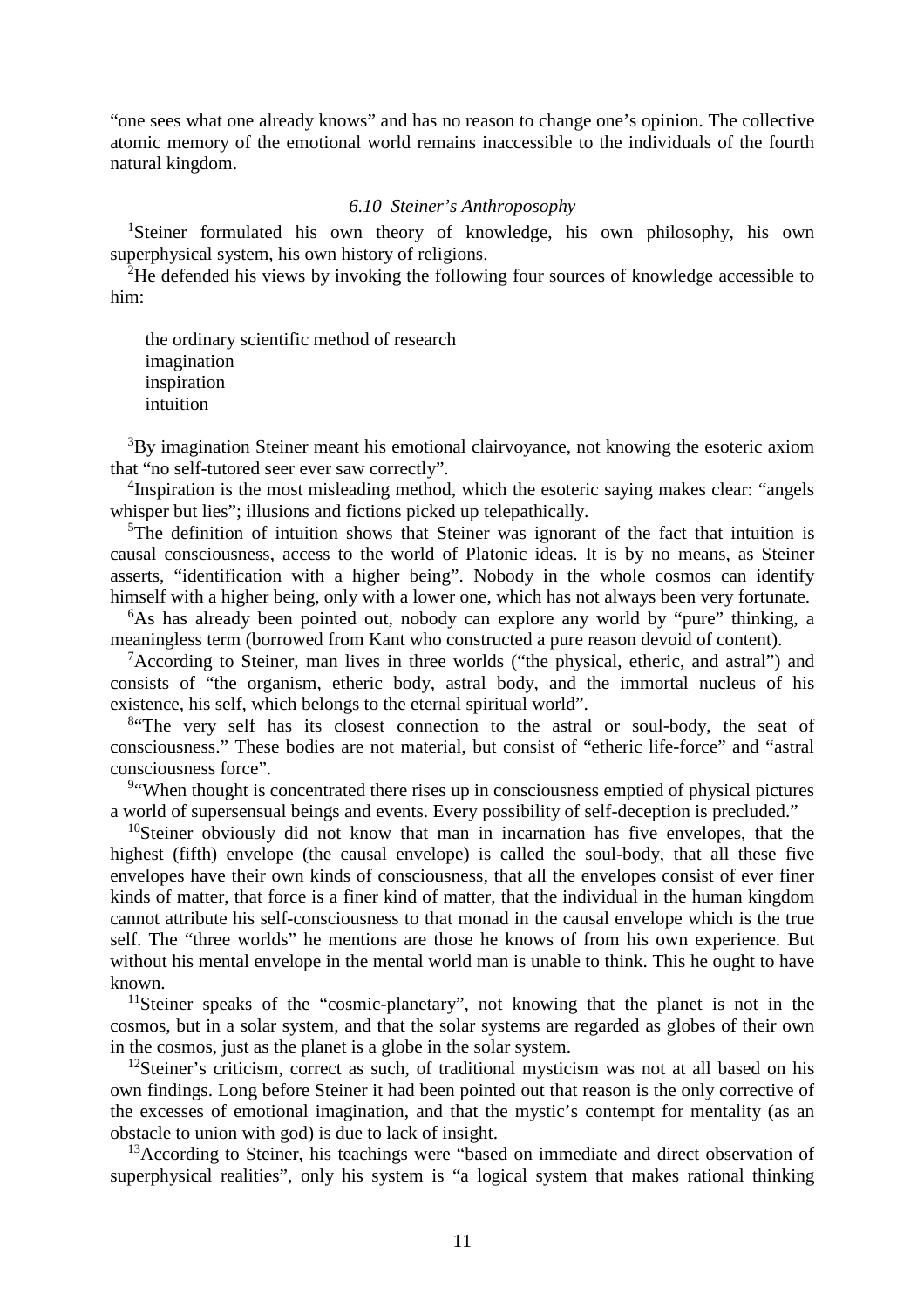possible".

 $14$ In his books one continually comes across the statement that he had arrived at his views through his own observations and that these views are the only correct ones. By his bold assertions he instilled into his (one-sidedly oriented) adherents the belief that it was he who had made all these "spiritual discoveries". One is continually being told that "Steiner revealed an important fact" (immemorial esoteric fact), or that "spiritual science throws a fresh light on ...", or "Steiner's doctrine of reincarnation ...", "to his revelations of the objective reality of the supersensual world ... Steiner gave the name of anthroposophy".

<sup>15</sup>The fact that Steiner's disciples insist on his priority surprises nobody who has followed his development. He had that faculty, frequently seen in those suffering from a superman complex, of remembering everything he learned but forgetting how he learned it. But should anyone be surprised at scientifically educated people uncritically swallowing everything without a thorough examination of the literature on the superphysical, which is already of vast proportions, it just shows his unfamiliarity with scientific credulity, which also exists. The tenable facts found in Steiner existed "before Steiner".

<sup>16</sup>Steiner's mistake was that he would not be content with the esoteric facts then existing and to try to make a system out of them, but to complement facts with his own subjectivist vagaries. Steiner's merit was that at a time when all authorities accepted by the majority in the West were denying the possibility of superphysical knowledge, he dared to stand up and maintain that there was knowledge of a "higher world". In addition, he made praiseworthy contributions in various fields of research.

# *6.11 Steiner as an Esoterician*

<sup>1</sup>If by esoterician is meant someone who in a previous incarnation was initiated into an esoteric knowledge order, one instituted by a member of the planetary hierarchy, who thus has the knowledge of reality latently, and who in subsequent incarnations will not accept any world view and life view that do not agree with the esoteric knowledge, then Steiner was not an esoterician.

<sup>2</sup>But if by esoterician is meant one who accepts a superphysical knowledge system of any kind, then one can call Steiner an esoterician.

<sup>3</sup>Since almost all attempts at superphysical systems nowadays are termed "esoteric", a term increasingly vitiated, one has to make a definite distinction between those who, like Steiner, use their own constructions to complement the facts of reality, and those who base their systems solely on facts from the planetary hierarchy.

<sup>4</sup>Esoteric systems, then, are those knowledge systems that were elaborated in symbolic form in the different knowledge orders. They were adapted to the ability to comprehend reality of the different nations during the last 45,000 years. Some of these systems were summarized by Blavatsky in her work, *The Secret Doctrine.* The interpretation of these symbols requires esoteric facts. From 1875 (when certain parts of the system were permitted to be published) until 1920, the planetary hierarchy's facts were given out through the Theosophical Society and after that period through other organs ("Rosicrucians" or anthroposophists are not among these).

<sup>5</sup>An esoterician has no difficulty in determining whether alleged facts are also real facts. Only those who have never understood dispute about these, ask "who said that?" They are content to rely blindly on some authority.

<sup>6</sup>Steiner was never initiated into any knowledge order recognized by the planetary hierarchy. This is best shown in the way he treated the facts he received. The few esoteric facts there are in his anthroposophy have all been taken from the theosophists.

<sup>7</sup>Steiner did not know the following fundamental facts, necessary to a correct conception of reality: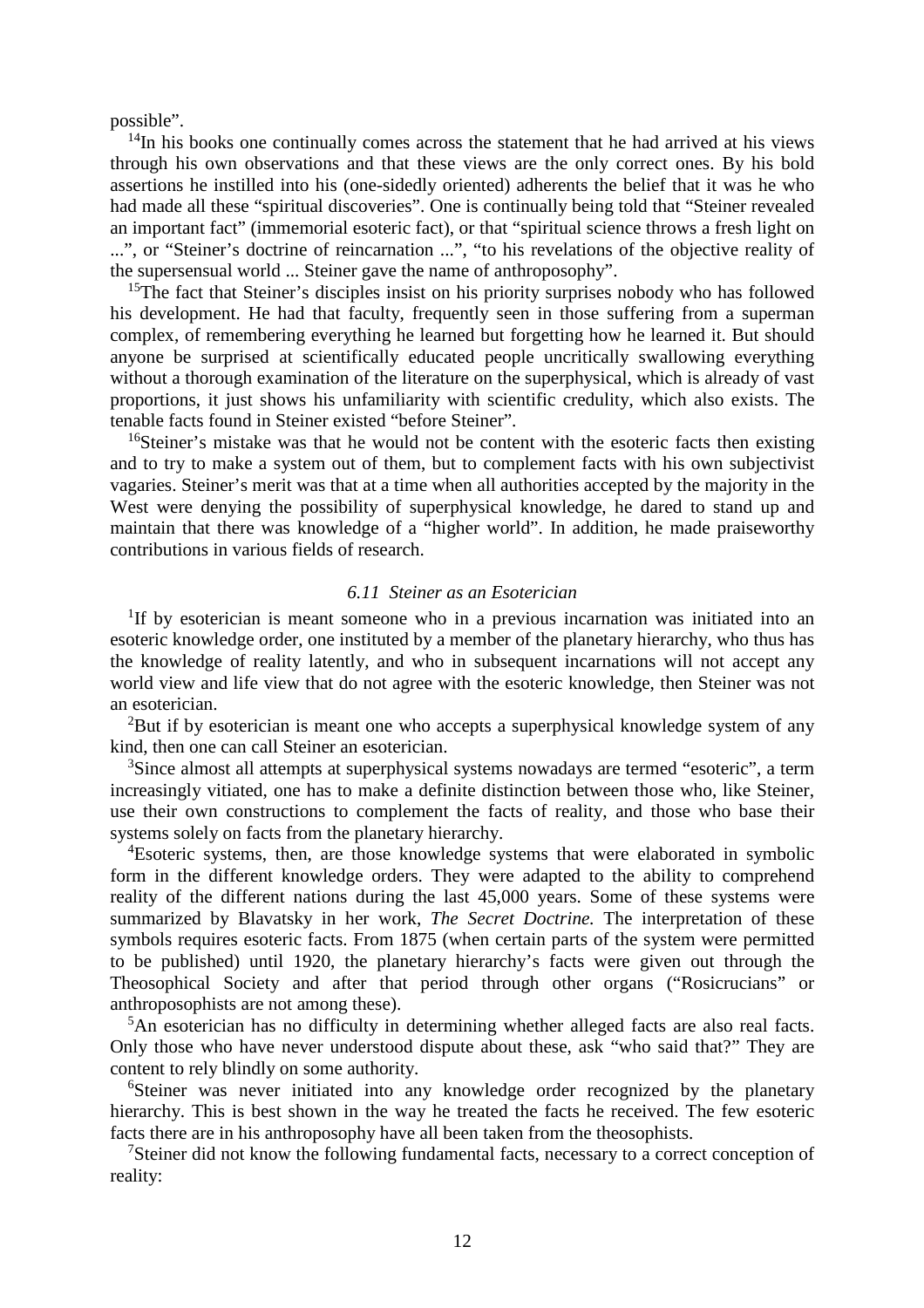the three aspects of existence the atomic structure of the cosmos the 49 cosmic atomic worlds the 42 molecular kinds in the solar system the fifth natural kingdom the planetary hierarchy the planetary government the solar systemic government the cosmic organization the seven successively higher divine kingdoms

#### *6.12 Steiner as a Historian*

<sup>1</sup>Steiner himself quoted the akashic records as his source of historical knowledge and the only reliable one. The failure was thus inevitable. One will find in them (as Swedenborg, as so many others did) merely a confirmation of one's preconceived opinions.

<sup>2</sup>The correct historical facts to be found in Steinerian historiography were known "before" Steiner".

3 In Hamburg, May 18–31 1908, Steiner gave twelve lectures on the Gospel of John; in Basel, September 15–24 1909, ten lectures on the Gospel of Luke; in Bern, September 1–12 1910, twelve lectures on the Gospel of Matthew; and in Basel, September 15–24 1912, ten lectures on the Gospel of Mark. If Besant had known the content of these lectures, Steiner would have been promptly discharged.

<sup>4</sup>These lectures did not deal so much with the Gospels as with historical fictionalism, Biblical exegesis in general, and the philosophy of history in accordance with Steiner's akashic records.

<sup>5</sup>It proved easy to have such things printed and translated into several languages.

<sup>6</sup>There is no disputing the fact that Steiner acted in good faith. People with sufficient power of imagination always do. It is also inevitable that the anthroposophists, who rely absolutely on the infallibility of their prophet, believe as he did. It will be the task of future research to furnish the overwhelming evidence as to who was right and compare the different versions and statements. If one does not know it is in such matters better being a doubter than a believer.

<sup>7</sup>When Steiner found that the theosophical leaders refused to regard the Bible as a divine authority, he lost faith in the capacity of these leaders. The theosophists had seen the justness of Buddha's warning "not to believe in a thing said merely because it is said; nor in traditions because they have been handed down from antiquity; nor writings by sages because sages wrote them;" etc. Mankind has not yet seen the wisdom of this advice.

 ${}^{8}$ It is, of course, out of the question to go into details of all the absurdities of Steiner's interpretation of history. It should suffice with a few examples of what imagination unbridled is able to achieve. To esotericians these examples are at any event sufficiently informative, deterring proofs of the unreliability of the akashic recorders.

<sup>9</sup>We are told of the Atlanteans: "In the days of the old Atlantean development, one could through a certain astral-etheric clairvoyance see into the divine spiritual foundations of existence." Looking up into the divine worlds through physical etheric and lowest emotional clairvoyance one could well call a miracle.

 $10$ As for the Egyptians, Steiner would have it that they "embalmed the bodies of their dead so that men of the fifth epoch (ours) should have the strongest possible personality consciousness". He actually wrote this!

 $11$ His research into the Bible Steiner conducted on different principles. As it suited his constructive imagination he interpreted the scriptures literally, historically, or symbolically. In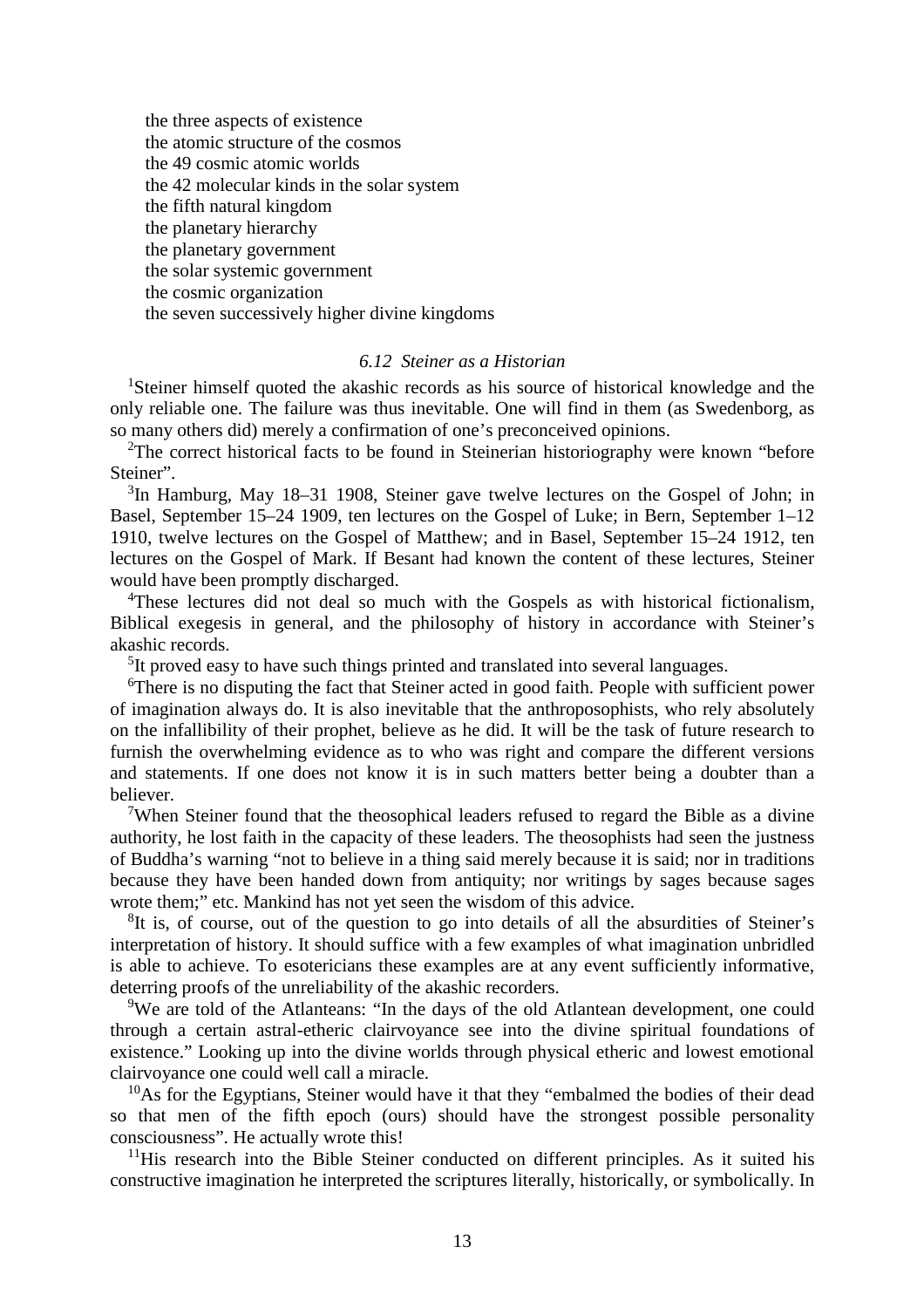Goethe's *Faust* the expression is found: "Blood is a particular sort of sap." Steiner made this a problem that he solved in a profound way. But without the facts of reality it became, as it always will: an imaginative construction.

<sup>12</sup>The history of the Hebrews became largely a "lesson in the significance of the blood, its heredity through the generations, and its specialization in order to make the spiritual possible."

 $13$ "The awakening to a historical outlook originates from the ancient Hebraic world view; the first impulse towards a historical view."

<sup>14</sup>In Steiner one repeatedly meets with the expression "the Essenes were the first to teach".

<sup>15</sup>According to esoterics, the Essenes were not the first in anything. All their teaching was either borrowed or fictitious. The Essene Bible was the Jewish Kabbalah, which was their revised version of the Chaldean Kabbalah, the latter being some 30,000 years older. The revision consisting in replacing the esoteric symbols that they did not understand with their own attempts at symbols, which corresponded to their fictions.

<sup>16</sup>The following quotations from Steiner – they could be multiplied – need no comment. They are sufficiently informative to those oriented in esoterics.

<sup>17"</sup>While men in the Atlantean age everywhere found the divine out in the world, the Jews found it within themselves."

 $18$ The Jewish people were able "to form the divine-spiritual of the Atlanteans bodily in their being".

<sup>19"</sup>The great world-god had now become the God of the Hebrew people." That is correct. It was the Jews who made out of the cosmic divinity a personality and their peculiar god.

 $20$ When reading this and suchlike, one has no difficulty in understanding that Besant could not any longer regard Steiner as a theosophist. Esoterics agrees wholly with theosophy in accepting Buddha's statement that there are no, will never be permitted to be any, scriptures so sacred that the individual is not to use his common sense when interpreting them.

 $21$ In theosophical literature Steiner found the term "initiation". Since he trusted to his intuition always to interpret everything correctly, he as usual did not find out the correct meaning of that word. He obviously did not know that facts are required also for intuition.

 $^{22}$ In one sense, initiation is the ceremony one passes through when entering an esoteric order.

<sup>23</sup>In another sense, initiation means self-acquired objective consciousness in a higher world (physical etheric, emotional, mental, causal, essential, etc. world).

 $^{24}$ In theosophical literature Steiner found a description of an Egyptian initiation (first sense, in the Cheops pyramid) and thought that this was what always happened. But the neophyte is by no means always physically unconscious for three days and nights. Sometimes he is not unconscious at all. Sometimes he can be in that state for a couple of weeks. The ancients held initiations (first sense) in connection with the great religious festivals in which the entire people took part and thus all the brethren of the order were assembled. That was a suitable occasion thoroughly to instruct the neophyte in his new world, teach him to distinguish between the many different kinds of matter, regions, phenomena, etc.

 $25$ Then Steiner came across that expression, the "seven" initiations. Not suspecting that this expression had a special meaning, he thought that it meant the subjective experiences of Christian mystics in the seven regions of the emotional world. Esoterically, it stood for selfacquisition of objective consciousness in the seven atomic worlds (atomic as distinct from molecular) of the solar system.

<sup>26</sup>Steiner considered clairvoyance a prerequisite of insight into and understanding of his anthroposophical spiritual science. He was ignorant of the fact that the higher worlds are no more spiritual than the physical world, that emotional and mental clairvoyance does not afford any knowledge of existence, the meaning and goal of life, or the past of the planet, that human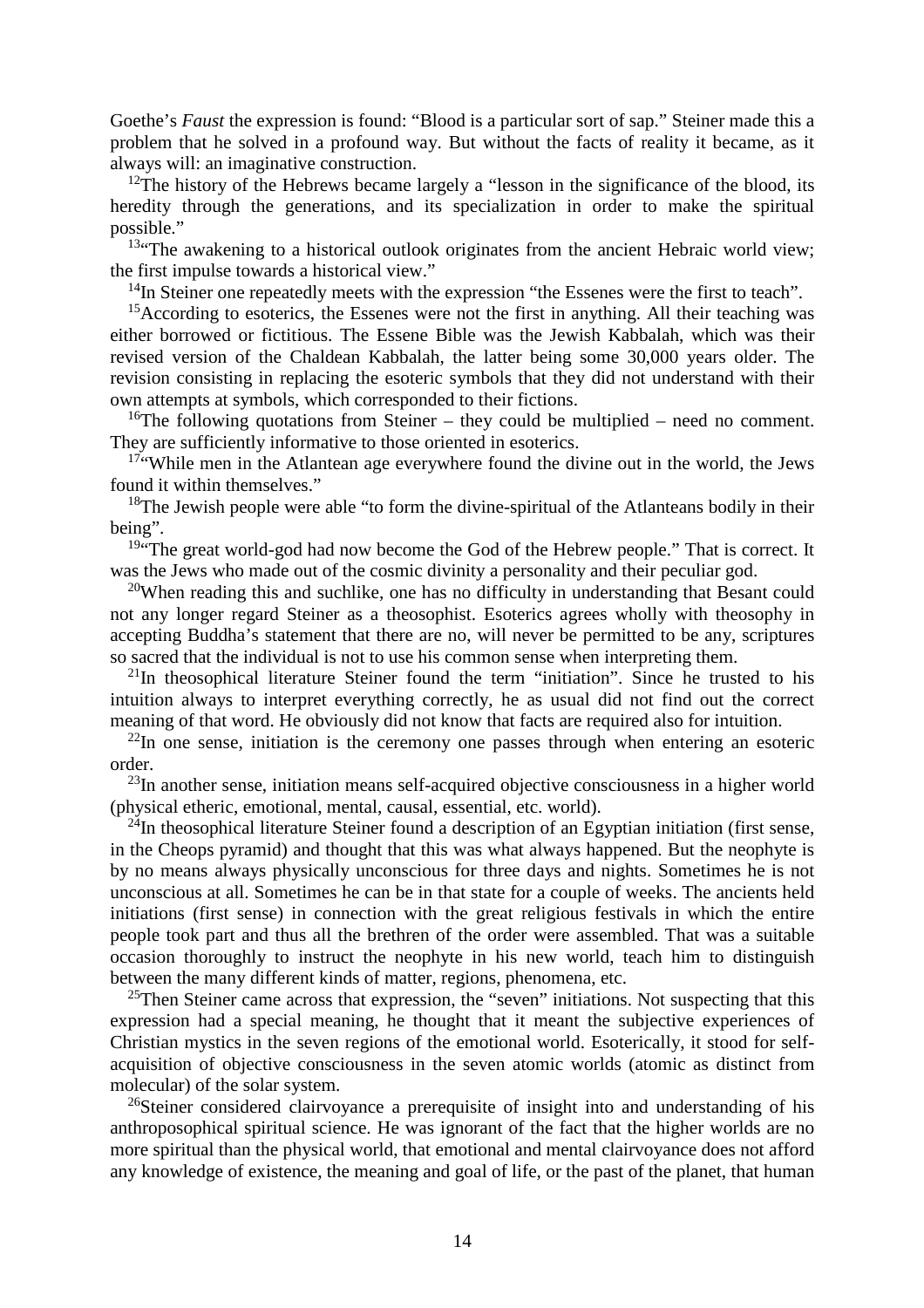clairvoyance only strengthens the illusions and fictions of the ignorance of life.

 $27$ Thus Steiner could assert that "the ancient Indian method of initiation" (which never existed) "was a result of our ancestors' longing for the lost power of clairvoyance". The neophyte of an esoteric knowledge order was expressly warned against any kind of clairvoyance until he had acquired full consciousness in his causal envelope and thus had succeeded in activating consciousness in the crown centres of the etheric, emotional, and mental envelopes.

<sup>28</sup>Since Steiner was never admitted to an esoteric knowledge order, but only to a number of quasi-orders through the ages, it eventually became pretty awkward to know so much more than the theosophists about things of which he could of course know nothing. To make all initiations superfluous he resorted to the mystery of Golgotha, which would explain everything.

<sup>29</sup>According to Steiner, the self, once initiated (what now is the use of that?), is able during sleep not only to "survey our earth", but also to "float out in the cosmos". Steiner, at any event, could not. (The emotional world extends only half-way to the moon.)

<sup>30</sup>Steiner considered that after the mystery of Golgotha the initiations became perfectly superfluous. Up to then the knowledge of reality had been taught in secret orders. "Through the mystery of Golgotha what had been taught in these orders was revealed to mankind." "Through the mystery of Golgotha powers have become generally available which previously could only be obtained in connection with the powers of initiation into spiritual seership." Through the mystery of Golgotha "initiation as a historical event was thus discontinued ... was now as a non-recurrent event enacted before all mankind ... the end of the old world was given ... the beginning of a new age was come". The mystery of Golgotha is "nothing but the emergence of initiation from the depths of the mysteries onto the plan of world history. Of course, there is a very great difference between any kind of initiation and the Mystery of Golgotha."

 $31$ If the mystery of Golgotha made all knowledge orders superfluous, one will perhaps wonder why the Rosicrucian Order and the Maltese Order were instituted after the mystery of Golgotha.

 $32$ Steiner was ignorant of the existence of the planetary hierarchy, the planetary government, the solar systemic government, and the cosmic organization. The few isolated facts he received about the Indians' bodhisattva, besides, were calculated greatly to stimulate certain sides of his character: his tendency towards mysticism, towards constructive imagination, his inclination to accept vagaries as higher inspirations, etc. It is no wonder that none of his statements about bodhisattvas, buddhas, etc. had any correspondence in reality.

<sup>33</sup>As all esotericians know, the word bodhisattva is the Indian term for the "world-teacher", the head of the second department (department of education) of the planetary hierarchy. The present world-teacher is Christos–Maitreya, who succeeded to his office when Gautama became Buddha (and so as a 42-self passed to the second divine kingdom). Gautama had then been the world-teacher for some 50,000 years, during which time he had instituted esoteric knowledge orders in India as Vyasa (some 45,000 years ago), in Egypt as Hermes Trismegistos (some 40,000 years ago), in Persia as Zoroaster or Zarathustra (29,700 B.C.E), and in Greece as Orpheus (7000 B.C.E).

 $34$ Thus Hermes lived more than ten thousand years before the first Zoroaster and, consequently, cannot have received anything from him. Steiner says that "in order to help mankind" Zarathustra gave his etheric body to Moses when the latter lay in the reeds, and his astral body to Hermes Trismegistos. This is impossible, however. The etheric envelope belongs to the organism and cannot be transferred except in connection with the organism.

 $35$ The following will perhaps interest esotericians who are unfamiliar with the Steinerian Buddha tale.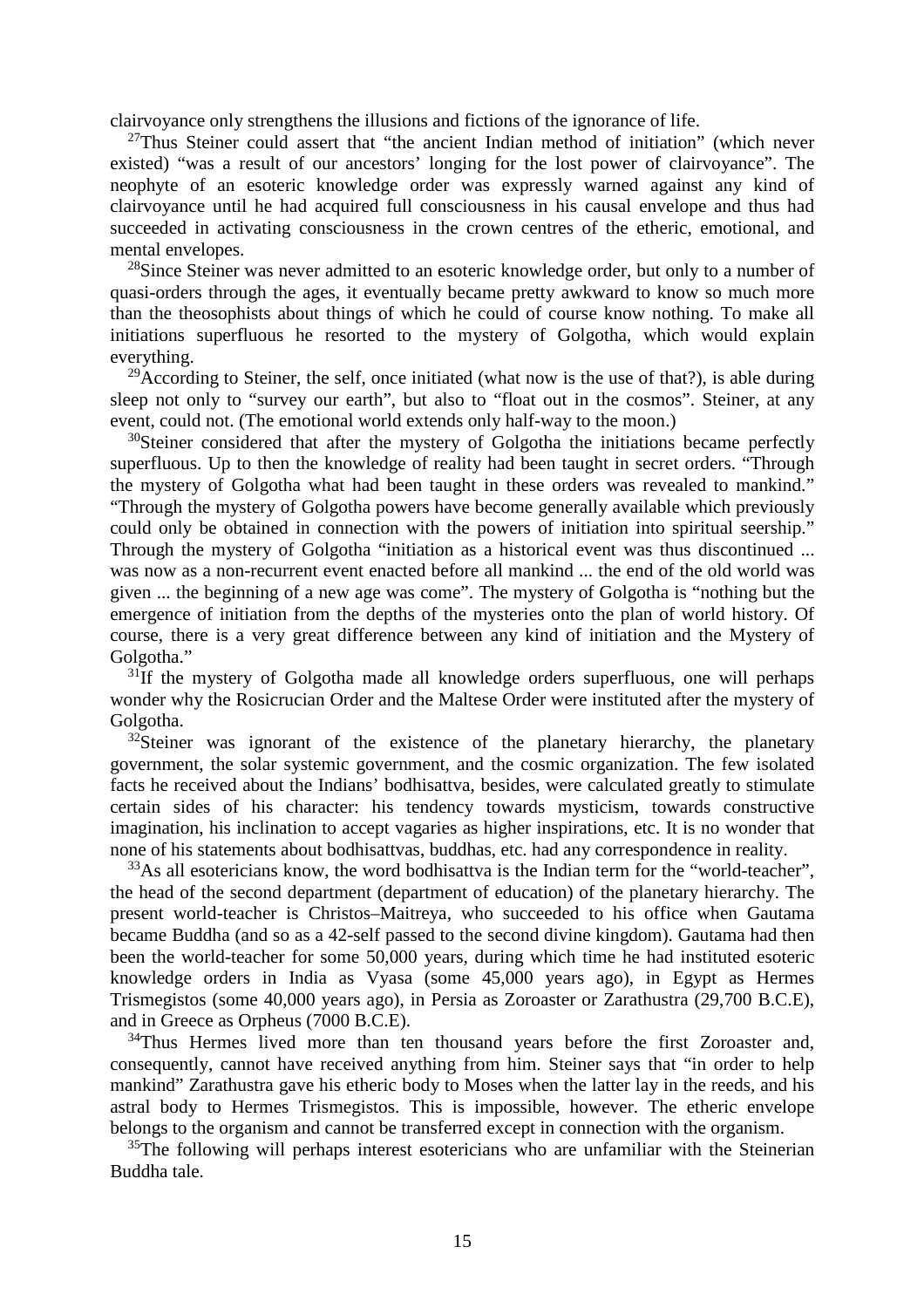<sup>36</sup>"The Bodhisattva Gautama was able to become a Buddha because there existed now for the first time such a body." Evidently Steiner was ignorant of the fact that there have been three buddhas before Gautama.

<sup>37</sup>"If one had clairvoyantly observed a body ensouled by Bodhisattva, one would have seen that the Bodhisattva lived simultaneously in a spiritual body and in a physical body." Steiner does not tell us what he means by "spiritual body". According to the esotericians, the bodhisattva has, when appearing in the physical world, a total of seven kinds of material envelopes of the atomic kinds 43–49. Steiner added to this the somewhat astonishing information: "Thus Bodhisattva never left the spiritual world altogether."

<sup>38</sup>Buddha "hovers in the spiritual worlds" and his task is from there "to intervene in all that happens on earth". Apparently, Steiner did not know how else to get rid of him. Besides, that after the mystery of Golgotha Buddha should have to intervene undoubtedly seems a bit unnecessary.

 $39$ This Buddha tale can be suitably concluded with Steiner's information that it was Buddha whom the shepherds in Bethlehem saw in the shape of the angel surrounded by heavenly hosts.

<sup>40</sup>Did Steiner see all of this in the akashic records or was it his "inspiration" or "intuition"?

<sup>41</sup>Finally, we are told that "we must now develop in such a way that we educate the faculties ... which appeared in Buddha".

<sup>42</sup>When we have succeeded in that, we shall have entered the second divine kingdom (worlds 36–42) and from being 47-selves we shall have become at least 42-selves.

<sup>43</sup>Steiner's interpretation of history shows how risky it is to set about interpreting the symbols of the ancient mysteries without knowing the facts. That is what Steiner thought he could do. And the result was grotesque.

<sup>44</sup>For example, theosophical literature mentions "the great cosmic sacrifice". At once Steiner would know that this termed the great mystery of Golgotha. It means something different. It refers to the great sacrifice (cosmic indeed) that a supreme divine collective makes when it decides to form a new cosmos in order to make it possible for the primordial atoms in the chaos of primordial matter to acquire omniscience and omnipotence. This is the cosmic work of salvation.

<sup>45</sup>The four Gospels were selected from among some fifty written by gnostic monks in Alexandria. Consequently, they can be interpreted correctly only by those initiated into esoteric gnostics. Steiner took these accounts as descriptions of historical events, since he found them reproduced in the akashic records.

<sup>46</sup>Steiner did not even know that "crucifixion" is a symbolic term for incarnation: the envelopes of incarnation (etheric, emotional, mental, lower causal) nailed upon the four spokes of the spinning wheel of existence. The organism belongs to the animal kingdom.

 $47$ That Steiner was a typical mystic is obvious from his interpretation of the Bible and the Gospels in general, and of the mystery of Golgotha in particular. On this mystery he built up his fantastic fable of the entire history of our planet. He said that he "had always believed that true knowledge must be in harmony with religion". What people believe always results in subjectivization of seemingly objective ideas. Then what you mean by religion (possibly a certain form of it) is another matter.

<sup>48"</sup>He meditated in the most profound wonder and awe before the great, central mystery of Golgotha. Christ's death on the cross explained the whole of history before and after", one of his disciples said.

<sup>49</sup>Steiner himself: "Standing spiritually before the mystery of Golgotha was the most heartfelt, most serious solemnity, and it became decisive for the development of my soul."

 $50$ "Jesus Christ's life and death and resurrection is the central event in history, both cosmic and earthly. The moral power released through this occurrence was to endure throughout the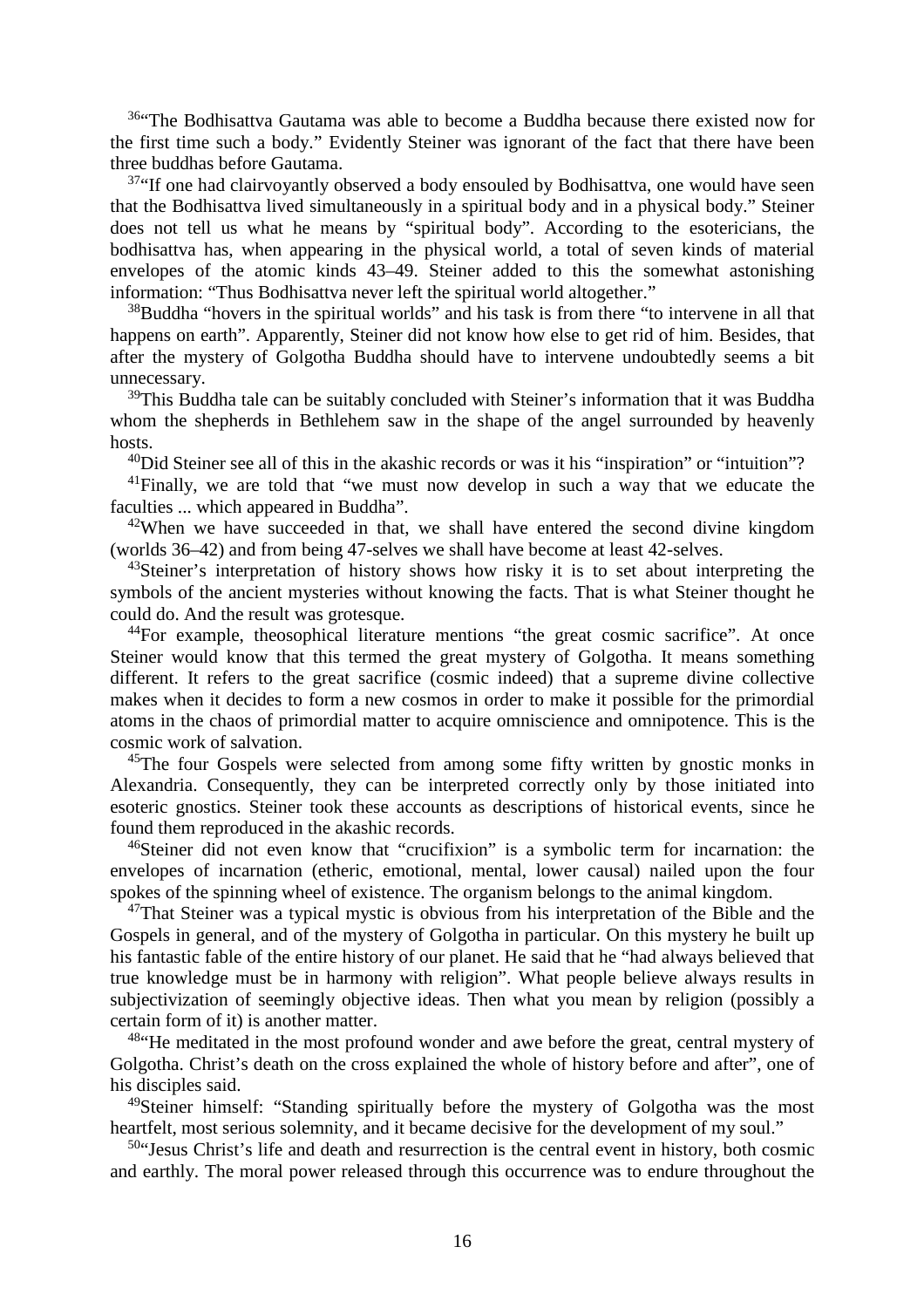following history of the earth and development of mankind."

<sup>51</sup>"When the blood flowed from the wounds of Christ on the cross all conditions on earth changed."

 $52$ <sup>4</sup>Through his divine action on Golgotha he sowed a seed of life that saved mankind's spiritual future."

<sup>53"</sup>... right until the time came for the Mystery of Golgotha, man's soul was not at all adapted to allow the realm of the heavens, the supersensual worlds, to enter the self ... to unite with the self."

<sup>54</sup>"Only after Golgotha have people become self-conscious. Before, they thought collectively, after, individually, as will be increasingly evident."

 $55$ The quotations referring to the "great cosmic mystery of Golgotha" could be multiplied. It was on this that Steiner based his entire interpretation of history. Steiner's widow has summarized her husband's philosophy of religion thus: "The decisive turning-point between the descent of the spiritual into matter and its reascent, the greatest act of deliverance, the central point of historical becoming, is when the Solar Deity (Ahura Mazdao) descends into a human body and passes through death in the mystery of Golgotha."

<sup>56</sup>Steiner did not know that this mystery was a gnostic symbol, created some three centuries before our era. Like all genuine gnostic symbols it has remained an unsolvable mystery to the uninitiated.

<sup>57</sup>After all mischief done with this symbol of human evolution, the planetary hierarchy has found it advisable to give out the correct interpretation of it.

<sup>58</sup>The three crosses on the gnosticians' altar were intended to symbolize:

the planetary government (the middle cross with the saviour of the world) the planetary hierarchy (the repentant thief) mankind (the unrepentant thief)

<sup>59</sup>Another gnostic symbol was the "prodigal son". It symbolized that part of mankind which "yearned to return to the father's house" (become self-conscious in the causal envelope in the causal world).

 $60$ The following excerpts, selected at random from Steiner's lectures on the four Gospels, are intended to inform esotericians as to the reliability of Steiner's akashic records.

<sup>61</sup>In his Gospel according to Matthew we are told that "Zoroaster was protected by Ahura" Mazdao, the great solar spirit, who was to unite with the earth and appear in mankind's history as Christ", that "Jesus was an incarnation of Zarathustra", and that "the life of Jesus is the greatest event in the existence of the earth".

 $62$ In his Gospel according to Mark, Steiner reveals that the young man who fled (Mark) 14:51,52) was not a man, but "the cosmic element of Christ, which from that turning point on was incorporated as an impulse in the evolution of the earth". It was this same young man who later sat beside the grave (Mark 16:5,6), which shows "that we are dealing with a cosmic occurrence".

 $63$ "The Gospel according to Luke contains the true spiritual substance" of Buddhism, but "in a more sublime form". Buddhism appears in a new shape, "in a form easy to grasp for the simplest intellect".

 $64$ "Christ's cursing of the fig tree is symbolic of the old tree of knowledge being replaced with a new one, the fruit of which matured out of the mystery of Golgotha."

 $<sup>65</sup>$ It is thanks to Christ that man only now explores the physical world.</sup>

<sup>66</sup>To Steiner, Christ appearing to his disciples after his death is "proof of the truth of resurrection". Evidently, he did not know that "resurrection" was the term of the ancients for reincarnation. One is reborn when the old incarnation envelopes have been disintegrated and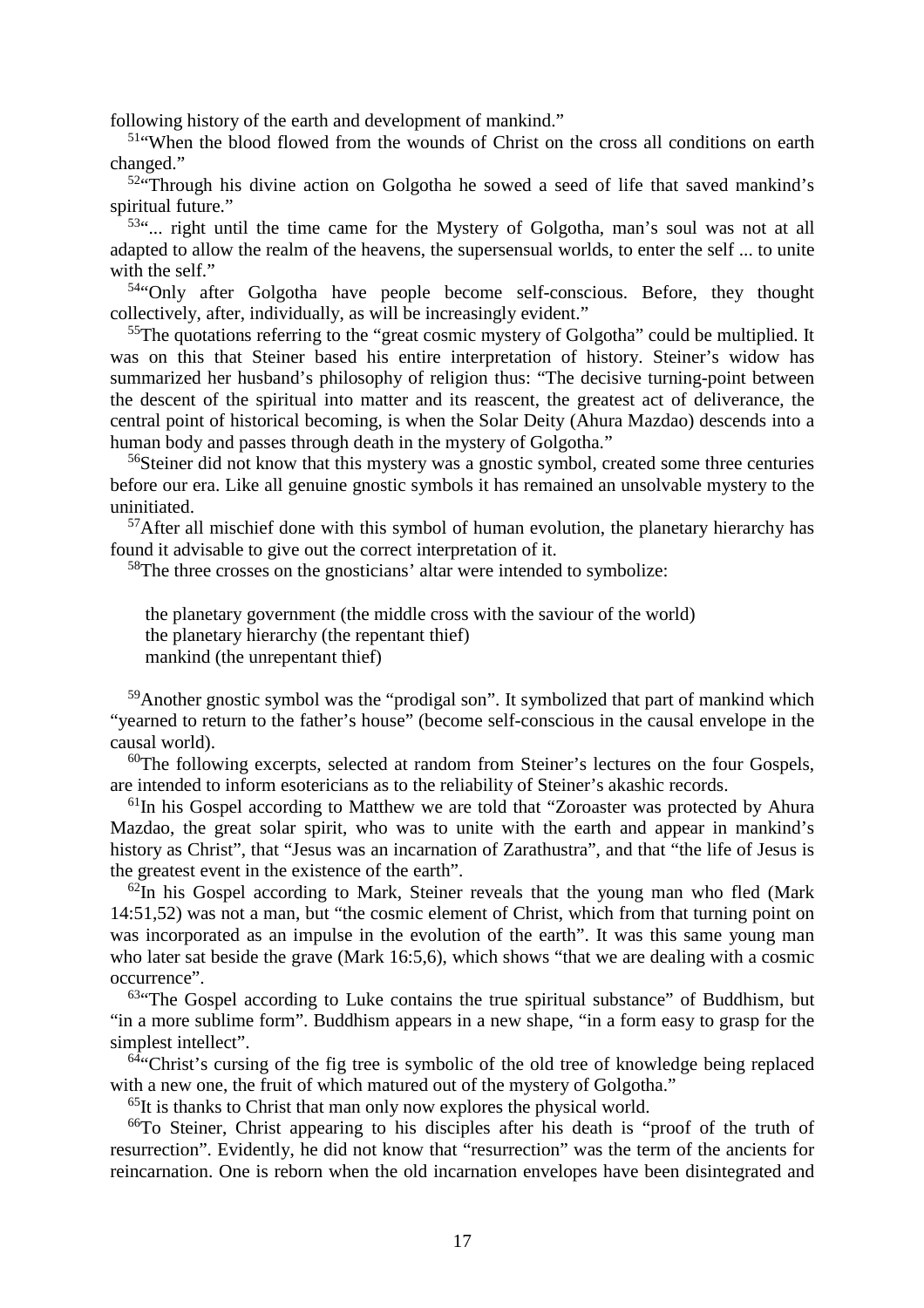the self requires new envelopes in order to activate anew its consciousness in its lower envelopes, until it has acquired the ability to activate consciousness in still higher envelopes.

 $67$ Not knowing that the planetary hierarchy is engaged in preparing for the appearance in visible form of the world-teacher (bodhisattva), Christos, Steiner declared that "it is a nuisance to speak of Christ in the same way as of the Bodhisattvas ..." "It should be selfevident that any speaking of Christ's reincarnation must stand out as absurd." "Christ is the spirit of the earth and the earth is Christ's body or garment." "Christianity does not emanate from a personal teacher, but from the very mystery of Golgotha, from a fact of world history, from death and resurrection."

<sup>68</sup>And, finally:

 $69$ Man will find "the great wisdom when he has become aware of the spirituality of the sun, the great solar aura".